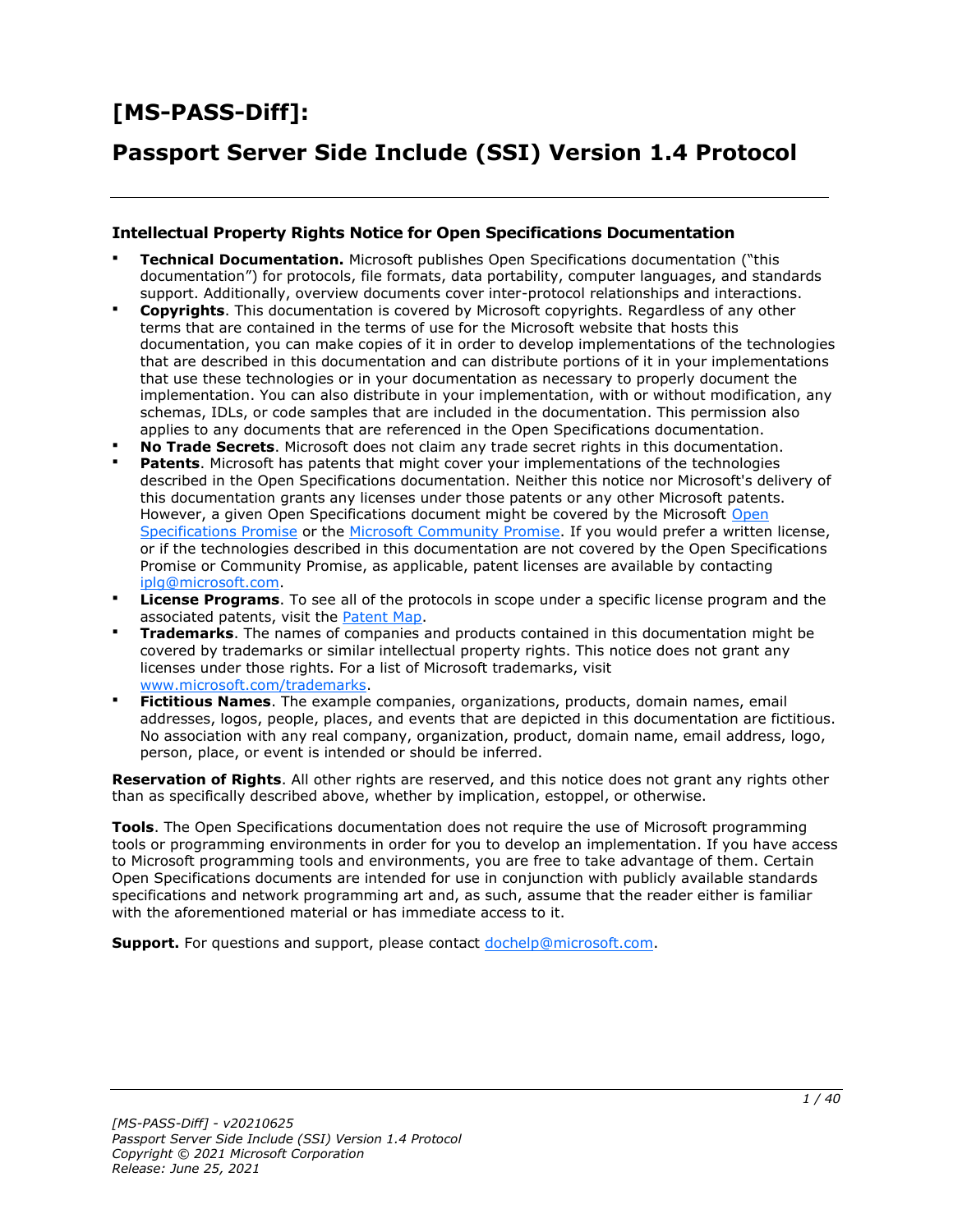# **Revision Summary**

| Date               | <b>Revision</b><br><b>History</b>                          | <b>Revision</b><br>Class                                               | Comments                                                               |  |
|--------------------|------------------------------------------------------------|------------------------------------------------------------------------|------------------------------------------------------------------------|--|
| 3/2/2007           | 1.0                                                        | New                                                                    | Version 1.0 release                                                    |  |
| 1.1<br>4/3/2007    |                                                            | Minor                                                                  | Clarified the meaning of the technical content.                        |  |
| 5/11/2007          | 1.2                                                        |                                                                        | Version 1.2 release                                                    |  |
| 6/1/2007           | 1.2.1                                                      | Editorial                                                              | Changed language and formatting in the technical content.              |  |
| 7/3/2007           | 1.3                                                        | Minor                                                                  | Clarified the meaning of the technical content.                        |  |
| 8/10/2007          | 1.3.1                                                      | Editorial                                                              | Changed language and formatting in the technical content.              |  |
| 9/28/2007          | 1.3.2                                                      | Editorial                                                              | Changed language and formatting in the technical content.              |  |
| 10/23/2007         | 2.0                                                        | Major                                                                  | Converted document to unified format and updated technical<br>content. |  |
| 1/25/2008          | 2.0.1                                                      | Editorial                                                              | Changed language and formatting in the technical content.              |  |
| 3/14/2008          | 2.0.2                                                      | Editorial                                                              | Changed language and formatting in the technical content.              |  |
| 6/20/2008          | 2.0.3                                                      | Editorial                                                              | Changed language and formatting in the technical content.              |  |
| 2.0.4<br>7/25/2008 |                                                            | Editorial                                                              | Changed language and formatting in the technical content.              |  |
| 8/29/2008          | 2.1<br>Minor                                               |                                                                        | Clarified technical content.                                           |  |
| 10/24/2008         | 3.0                                                        | Major<br>Updated and revised the technical content.                    |                                                                        |  |
| 12/5/2008          | 4.0<br>Major<br>Updated and revised the technical content. |                                                                        |                                                                        |  |
| 1/16/2009          | 5.0                                                        | Major                                                                  | Updated and revised the technical content.                             |  |
| 2/27/2009          | 5.0.1<br>Editorial                                         |                                                                        | Changed language and formatting in the technical content.              |  |
| 4/10/2009          | 5.0.2                                                      | Editorial                                                              | Changed language and formatting in the technical content.              |  |
| 5/22/2009          | 5.0.3                                                      | Editorial                                                              | Changed language and formatting in the technical content.              |  |
| 7/2/2009           | 5.0.4                                                      | Editorial                                                              | Changed language and formatting in the technical content.              |  |
| 8/14/2009          | 5.0.5                                                      | Editorial                                                              | Changed language and formatting in the technical content.              |  |
| 9/25/2009          | 5.1                                                        | Minor                                                                  | Clarified the meaning of the technical content.                        |  |
| 11/6/2009          | 5.1.1                                                      | Editorial                                                              | Changed language and formatting in the technical content.              |  |
| 12/18/2009         | 5.1.2                                                      | Editorial                                                              | Changed language and formatting in the technical content.              |  |
| 1/29/2010          | 5.1.3                                                      | Editorial                                                              | Changed language and formatting in the technical content.              |  |
| 3/12/2010          | 5.1.4                                                      | Editorial<br>Changed language and formatting in the technical content. |                                                                        |  |
| 4/23/2010          | 6.0                                                        | Major                                                                  | Updated and revised the technical content.                             |  |
| 6/4/2010           | 6.1                                                        | Minor                                                                  | Clarified the meaning of the technical content.                        |  |
| 7/16/2010<br>$6.2$ |                                                            | Minor                                                                  | Clarified the meaning of the technical content.                        |  |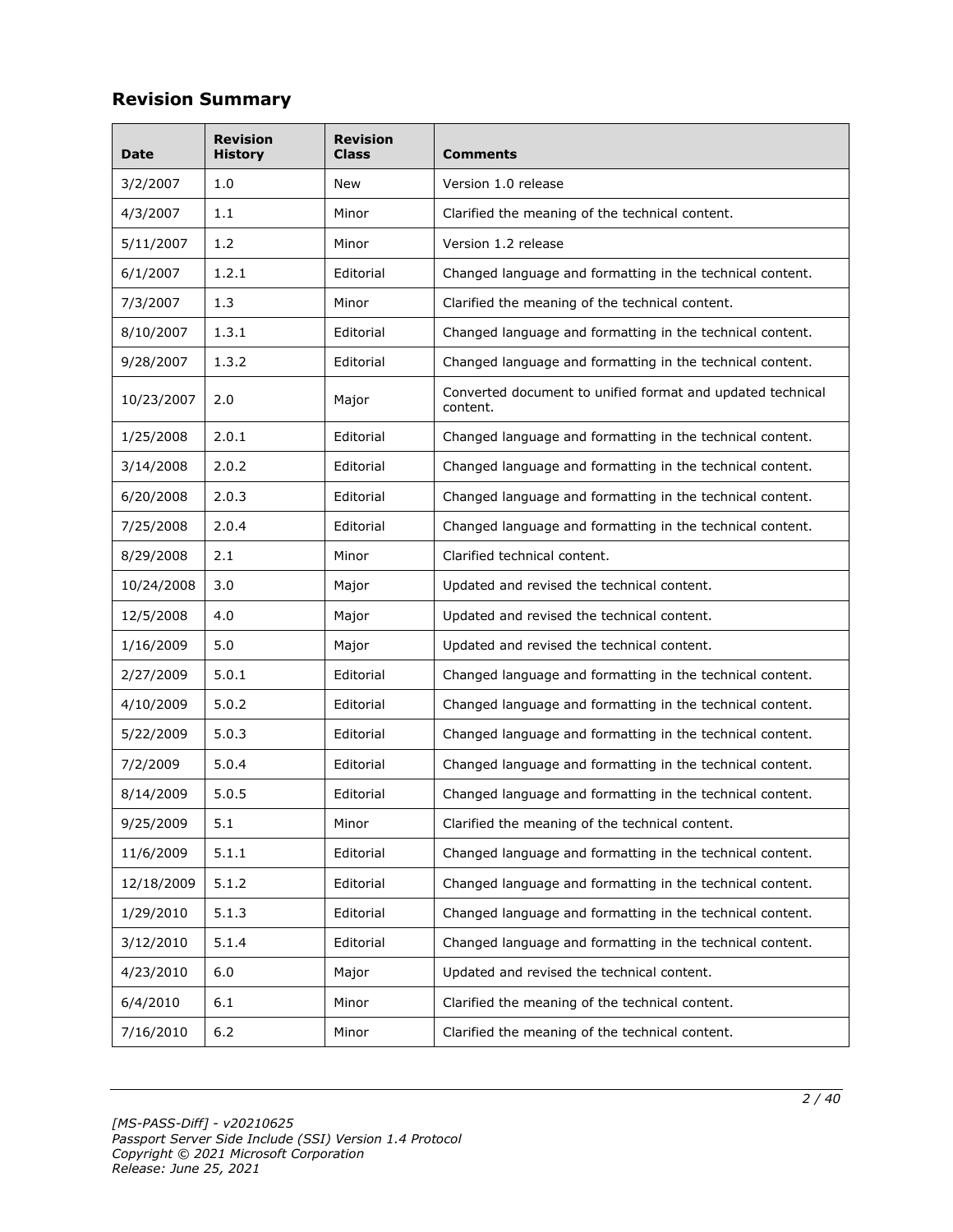| <b>Date</b>                | <b>Revision</b><br><b>History</b>  | <b>Revision</b><br><b>Class</b>              | <b>Comments</b>                                                                 |  |
|----------------------------|------------------------------------|----------------------------------------------|---------------------------------------------------------------------------------|--|
| 8/27/2010                  | 7.0                                | Major                                        | Updated and revised the technical content.                                      |  |
| 10/8/2010                  | 7.0                                | None                                         | No changes to the meaning, language, or formatting of the<br>technical content. |  |
| 11/19/2010                 | 8.0                                |                                              | Updated and revised the technical content.                                      |  |
| 1/7/2011                   | 9.0                                | Major                                        | Updated and revised the technical content.                                      |  |
| 2/11/2011                  | 9.0                                | None                                         | No changes to the meaning, language, or formatting of the<br>technical content. |  |
| 3/25/2011                  | 9.0<br>None<br>technical content.  |                                              | No changes to the meaning, language, or formatting of the                       |  |
| 5/6/2011                   | 9.0                                | None                                         | No changes to the meaning, language, or formatting of the<br>technical content. |  |
| 6/17/2011                  | 9.1                                | Minor                                        | Clarified the meaning of the technical content.                                 |  |
| 9/23/2011                  | 10.0                               | Major                                        | Updated and revised the technical content.                                      |  |
| 12/16/2011                 | 11.0                               | Major                                        | Updated and revised the technical content.                                      |  |
| 11.0<br>3/30/2012<br>None  |                                    |                                              | No changes to the meaning, language, or formatting of the<br>technical content. |  |
| 7/12/2012                  | 11.0<br>None                       |                                              | No changes to the meaning, language, or formatting of the<br>technical content. |  |
| 10/25/2012                 | 11.0                               | None                                         | No changes to the meaning, language, or formatting of the<br>technical content. |  |
| 1/31/2013                  | 11.0                               | None                                         | No changes to the meaning, language, or formatting of the<br>technical content. |  |
| 8/8/2013                   | 12.0                               | Major                                        | Updated and revised the technical content.                                      |  |
| 11/14/2013                 | 12.0                               | None                                         | No changes to the meaning, language, or formatting of the<br>technical content. |  |
| 2/13/2014                  | 12.0                               | None                                         | No changes to the meaning, language, or formatting of the<br>technical content. |  |
| 5/15/2014<br>12.0<br>None  |                                    |                                              | No changes to the meaning, language, or formatting of the<br>technical content. |  |
| 6/30/2015                  | 13.0                               | Major                                        | Significantly changed the technical content.                                    |  |
| 10/16/2015                 | 13.0                               | None                                         | No changes to the meaning, language, or formatting of the<br>technical content. |  |
| 7/14/2016                  | 13.0                               | None                                         | No changes to the meaning, language, or formatting of the<br>technical content. |  |
| 6/1/2017                   | 13.0<br>None<br>technical content. |                                              | No changes to the meaning, language, or formatting of the                       |  |
| 9/15/2017                  | 14.0                               | Major                                        | Significantly changed the technical content.                                    |  |
| 15.0<br>9/12/2018<br>Major |                                    | Significantly changed the technical content. |                                                                                 |  |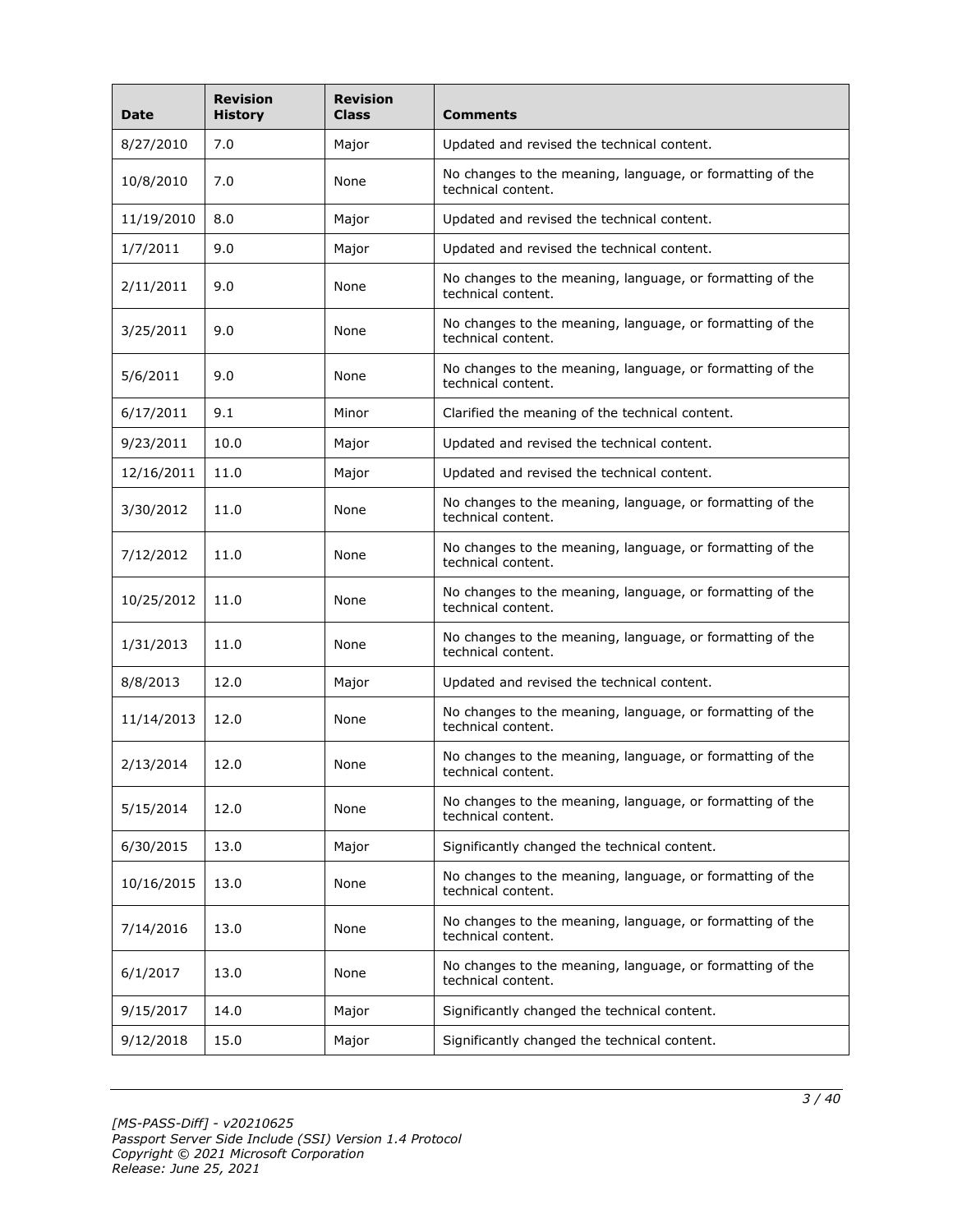| <b>Date</b> | Revision<br><b>History</b> | <b>Revision</b><br><b>Class</b> | <b>Comments</b>                              |
|-------------|----------------------------|---------------------------------|----------------------------------------------|
| 4/7/2021    | 16.0                       | Major                           | Significantly changed the technical content. |
| 6/25/2021   | 17.0                       | Major                           | Significantly changed the technical content. |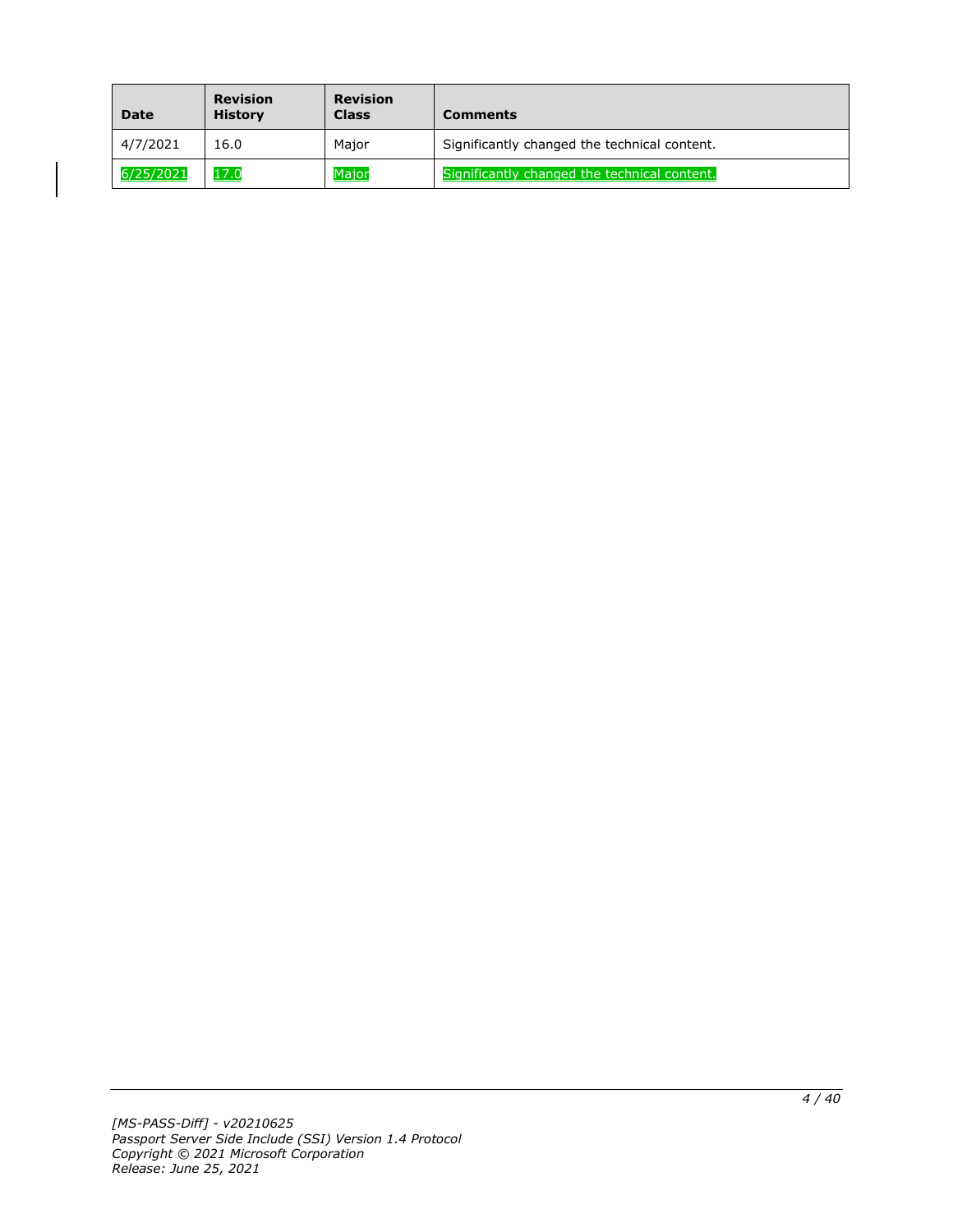# **Table of Contents**

| 1.               |                                                                 |  |
|------------------|-----------------------------------------------------------------|--|
| 1.1              |                                                                 |  |
| 1.2              |                                                                 |  |
| 1.2.1            |                                                                 |  |
| 1.2.2            |                                                                 |  |
| 1.3              |                                                                 |  |
| 1.4              |                                                                 |  |
| 1.5              |                                                                 |  |
| 1.6              |                                                                 |  |
| 1.7              |                                                                 |  |
| 1.8              |                                                                 |  |
| 1.9              |                                                                 |  |
| $\mathbf{2}$     |                                                                 |  |
| 2.1              |                                                                 |  |
| 2.2              |                                                                 |  |
| 2.2.1            |                                                                 |  |
| 2.2.2            |                                                                 |  |
| 2.2.3            |                                                                 |  |
| 2.2.4            |                                                                 |  |
| 2.2.5            |                                                                 |  |
| 2.2.6            |                                                                 |  |
| 2.2.7            |                                                                 |  |
| 2.2.8            |                                                                 |  |
| 2.2.9            |                                                                 |  |
| 2.2.10           |                                                                 |  |
| 2.2.11<br>2.2.12 |                                                                 |  |
|                  |                                                                 |  |
|                  |                                                                 |  |
| 3                |                                                                 |  |
| 3.1              |                                                                 |  |
| 3.1.1            |                                                                 |  |
| 3.1.2            |                                                                 |  |
| 3.1.3            |                                                                 |  |
| 3.1.4            |                                                                 |  |
| 3.1.4.1          |                                                                 |  |
| 3.1.4.2          |                                                                 |  |
| 3.1.5            |                                                                 |  |
| 3.1.5.1          |                                                                 |  |
| 3.1.5.2          | Processing Authentication Server Challenge Messages  22         |  |
| 3.1.5.3          | Processing Authentication Server-Instructed Update Messages  22 |  |
| 3.1.5.4          |                                                                 |  |
| 3.1.5.5          |                                                                 |  |
| 3.1.5.6          | Processing Authentication Server Redirect Messages  22          |  |
| 3.1.5.7          |                                                                 |  |
| 3.1.5.8          |                                                                 |  |
| 3.1.6<br>3.1.7   |                                                                 |  |
| 3.2              |                                                                 |  |
| 3.2.1            |                                                                 |  |
| 3.2.2            |                                                                 |  |
| 3.2.3            |                                                                 |  |
| 3.2.4            |                                                                 |  |
| 3.2.5            |                                                                 |  |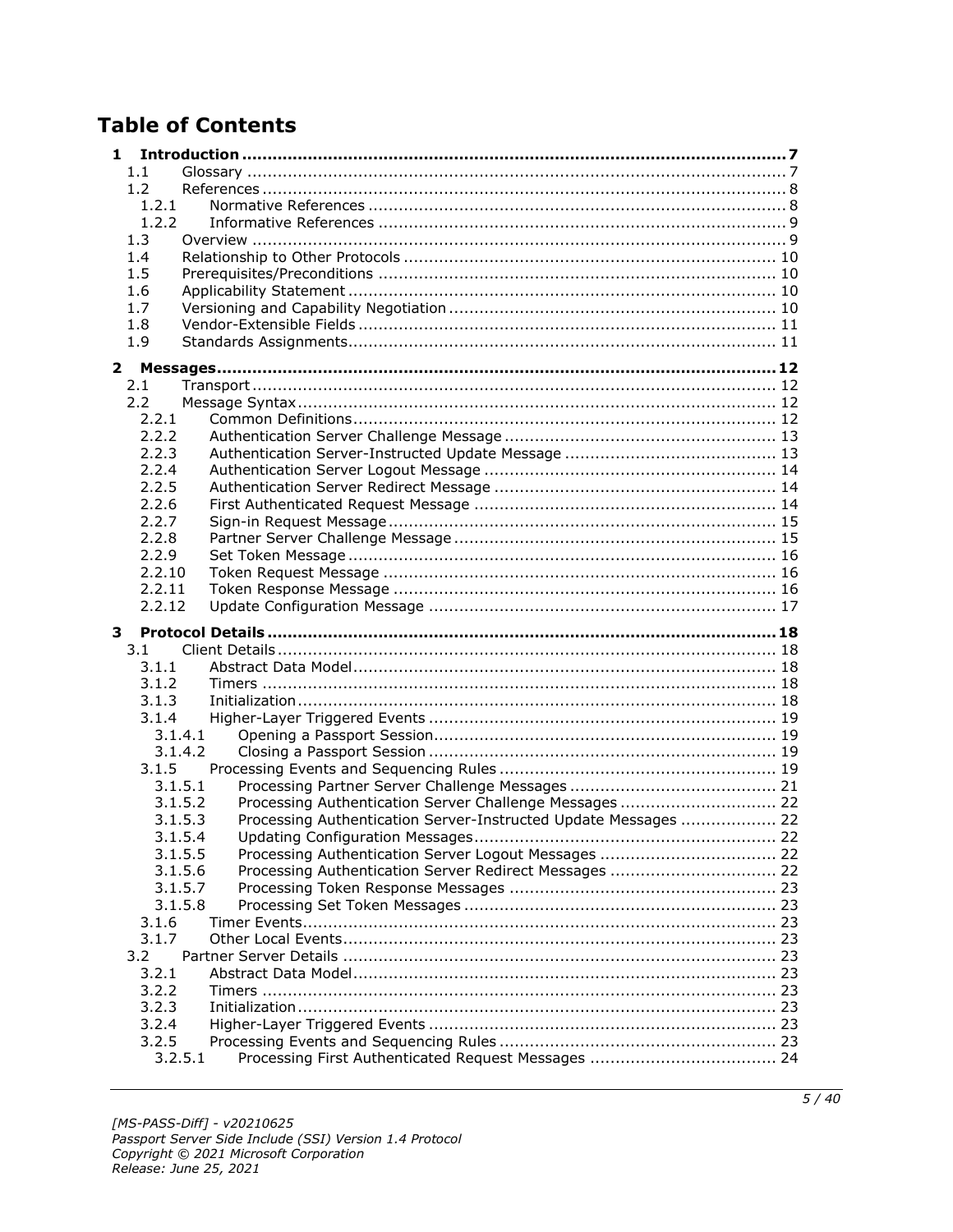|   |       | 3.2.5.2 |  |
|---|-------|---------|--|
|   | 3.2.6 |         |  |
|   | 3.2.7 |         |  |
|   | 3.3   |         |  |
|   | 3.3.1 |         |  |
|   | 3.3.2 |         |  |
|   | 3.3.3 |         |  |
|   | 3.3.4 |         |  |
|   | 3.3.5 |         |  |
|   |       | 3.3.5.1 |  |
|   |       | 3.3.5.2 |  |
|   | 3.3.6 |         |  |
|   | 3.3.7 |         |  |
|   | 3.4   |         |  |
|   | 3.4.1 |         |  |
|   | 3.4.2 |         |  |
|   | 3.4.3 |         |  |
|   | 3.4.4 |         |  |
|   | 3.4.5 | 3.4.4.1 |  |
|   | 3.4.6 |         |  |
|   | 3.4.7 |         |  |
|   |       |         |  |
| 4 |       |         |  |
| 5 |       |         |  |
|   | 5.1   |         |  |
|   | 5.2   |         |  |
|   |       |         |  |
| 6 |       |         |  |
| 7 |       |         |  |
| 8 |       |         |  |
|   |       |         |  |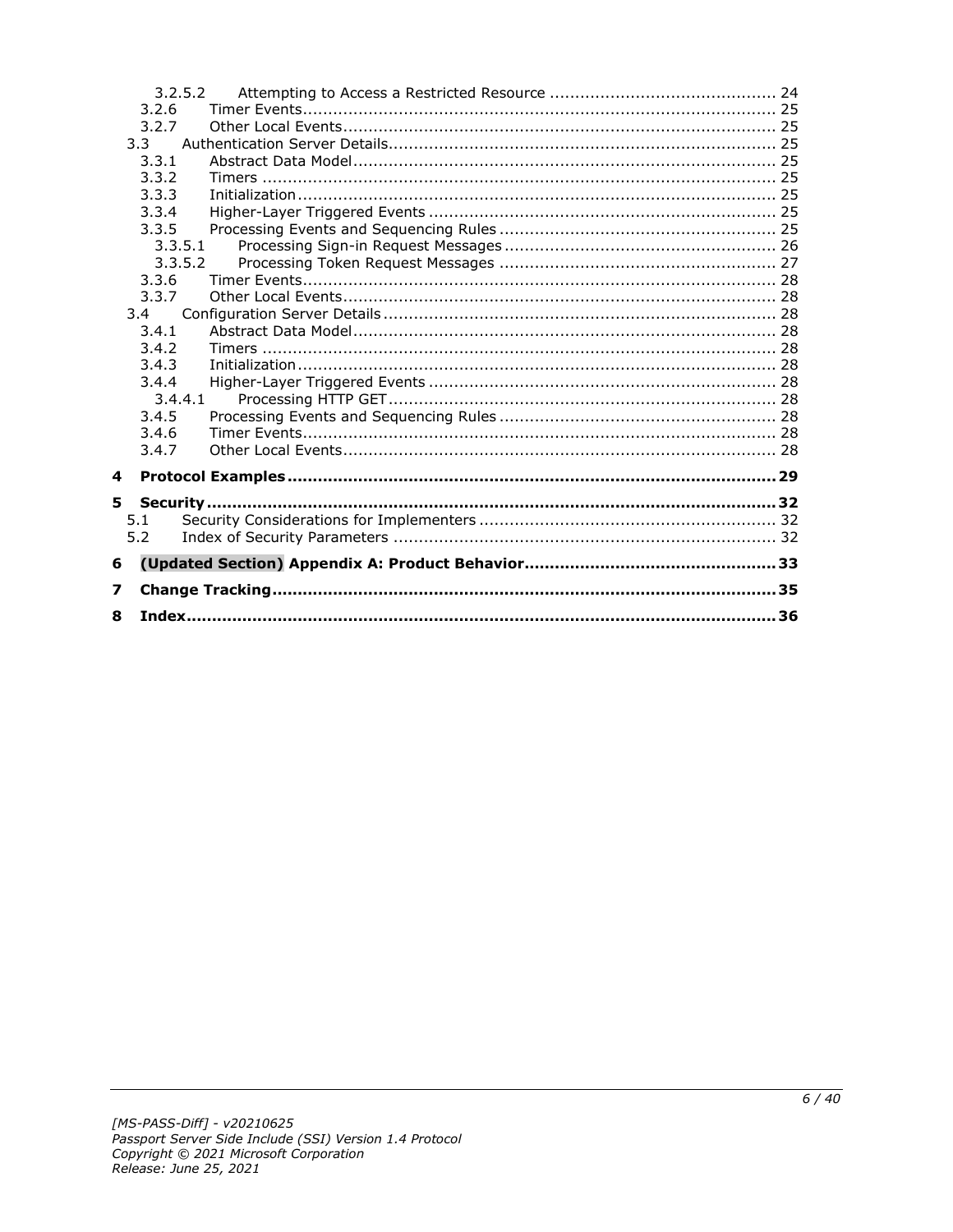# <span id="page-6-0"></span>**1 Introduction**

This document specifies the Passport Server Side Include (SSI) Version 1.4 Protocol (or the Passport SSI Version 1.4 Protocol), also known as the "Passport Tweener" protocol. The Passport SSI Version 1.4 Protocol is based on HTTP (as specified in [RFC2616]) for authenticating a client to a server with the assistance of an authentication server.

Sections 1.5, 1.8, 1.9, 2, and 3 of this specification are normative. All other sections and examples in this specification are informative.

# <span id="page-6-1"></span>**1.1 Glossary**

This document uses the following terms:

- **authentication**: The act of proving an identity to a server while providing key material that binds the identity to subsequent communications.
- **authentication server**: The entity that verifies that a person or thing is who or what it claims to be (typically using a cryptographic protocol) and issues a ticket or token attesting to the validity of the claim.
- **Authentication Service (AS)**: A service that issues ticket granting tickets (TGTs), which are used for authenticating principals within the realm or domain served by the Authentication Service.
- **client**: The software that is used by a user to access the service. It represents the user in [MS-PASS]. A synonym is client application.
- **co-branding**: The inclusion of a party's logo, text, or other branding content in a second party's software or site.
- **configuration server**: The service or server that serves configuration data (packaged in HTTP headers) describing the topography of the network. It includes information on the distribution of member accounts among the Authentication Services (AS) and the URLs of particular resources in each AS.
- **configuration version**: Integer value indicating the version of the configuration data given out by the configuration server.
- **cookie**: An HTTP header that carries state information between participating origin servers and user agents. For more information, see [RFC2109].
- **credential**: Previously established, authentication data that is used by a security principal to establish its own identity. When used in reference to the Netlogon Protocol, it is the data that is stored in the NETLOGON CREDENTIAL structure.
- **partner**: In the context of [MS-PASS], an organization in a business relationship with the Authentication Service (AS). A partner needs to be able to access the token issued by the AS. Typically, a partner site is the actual service or site a consumer visits and, in the process, is authenticated by the AS. Examples of partners are the MSN Money and MSN Messenger sites.
- **partner server**: The server or service used by a partner to represent it in the Passport SSI Version 1.4 Protocol.
- **realm**: A collection of users, partners, and authentication servers bound by a common authentication policy.
- **resource**: An object that a client is requesting access to, typically referenced by a Uniform Resource Locator (URL) or Uniform Resource Identifier (URI), as specified in [RFC3986].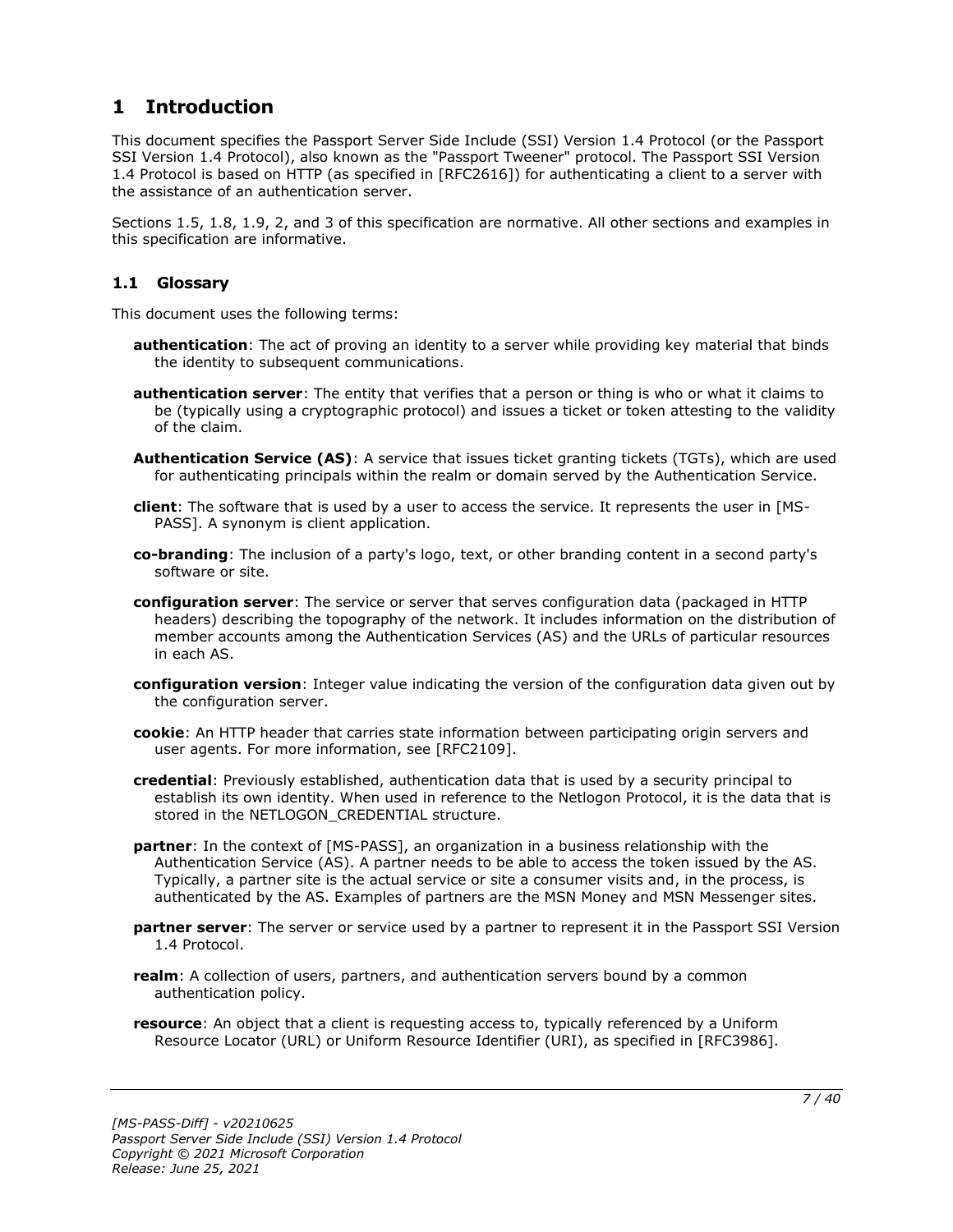- **token**: A block of data that is issued to a user on successful authentication by the authentication server. Such a token is presented to a service to prove one's identity and attributes to a service. The token is used in the process of determining the user's authorization and access privileges.
- **Uniform Resource Locator (URL)**: A string of characters in a standardized format that identifies a document or resource on the World Wide Web. The format is as specified in [RFC1738].
- **user**: The real person who has a member account. The user is authenticated by being asked to prove knowledge of the secret password associated with the user name.
- **UTF-8**: A byte-oriented standard for encoding Unicode characters, defined in the Unicode standard. Unless specified otherwise, this term refers to the UTF-8 encoding form specified in [UNICODE5.0.0/2007] section 3.9.
- **MAY, SHOULD, MUST, SHOULD NOT, MUST NOT:** These terms (in all caps) are used as defined in [RFC2119]. All statements of optional behavior use either MAY, SHOULD, or SHOULD NOT.

# <span id="page-7-0"></span>**1.2 References**

Links to a document in the Microsoft Open Specifications library point to the correct section in the most recently published version of the referenced document. However, because individual documents in the library are not updated at the same time, the section numbers in the documents may not match. You can confirm the correct section numbering by checking the Errata.

# <span id="page-7-1"></span>**1.2.1 Normative References**

We conduct frequent surveys of the normative references to assure their continued availability. If you have any issue with finding a normative reference, please contact dochelp@microsoft.com. We will assist you in finding the relevant information.

[RFC1738] Berners-Lee, T., Masinter, L., and McCahill, M., Eds., "Uniform Resource Locators (URL)", RFC 1738, December 1994, http://www.rfc-editor.org/rfc/rfc1738.txt

[RFC2109] Kristol, D., and Montulli, L., "HTTP State Management Mechanism", RFC 2109, February 1997, http://www.rfc-editor.org/rfc/rfc2109.txt

[RFC2119] Bradner, S., "Key words for use in RFCs to Indicate Requirement Levels", BCP 14, RFC 2119, March 1997, http://www.rfc-editor.org/rfc/rfc2119.txt

[RFC2396] Berners-Lee, T., Fielding, R., and Masinter, L., "Uniform Resource Identifiers (URI): Generic Syntax", RFC 2396, August 1998, http://www.rfc-editor.org/rfc/rfc2396.txt

[RFC2616] Fielding, R., Gettys, J., Mogul, J., et al., "Hypertext Transfer Protocol -- HTTP/1.1", RFC 2616, June 1999, http://www.rfc-editor.org/rfc/rfc2616.txt

[RFC2617] Franks, J., Hallam-Baker, P., Hostetler, J., et al., "HTTP Authentication: Basic and Digest Access Authentication", RFC 2617, June 1999, http://www.rfc-editor.org/rfc/rfc2617.txt

[RFC2818] Rescorla, E., "HTTP Over TLS", RFC 2818, May 2000, http://www.rfceditor.org/rfc/rfc2818.txt

[RFC3629] Yergeau, F., "UTF-8, A Transformation Format of ISO 10646", STD 63, RFC 3629, November 2003, http://www.ietf.org/rfc/rfc3629.txt

[RFC4234] Crocker, D., Ed., and Overell, P., "Augmented BNF for Syntax Specifications: ABNF", RFC 4234, October 2005, http://www.rfc-editor.org/rfc/rfc4234.txt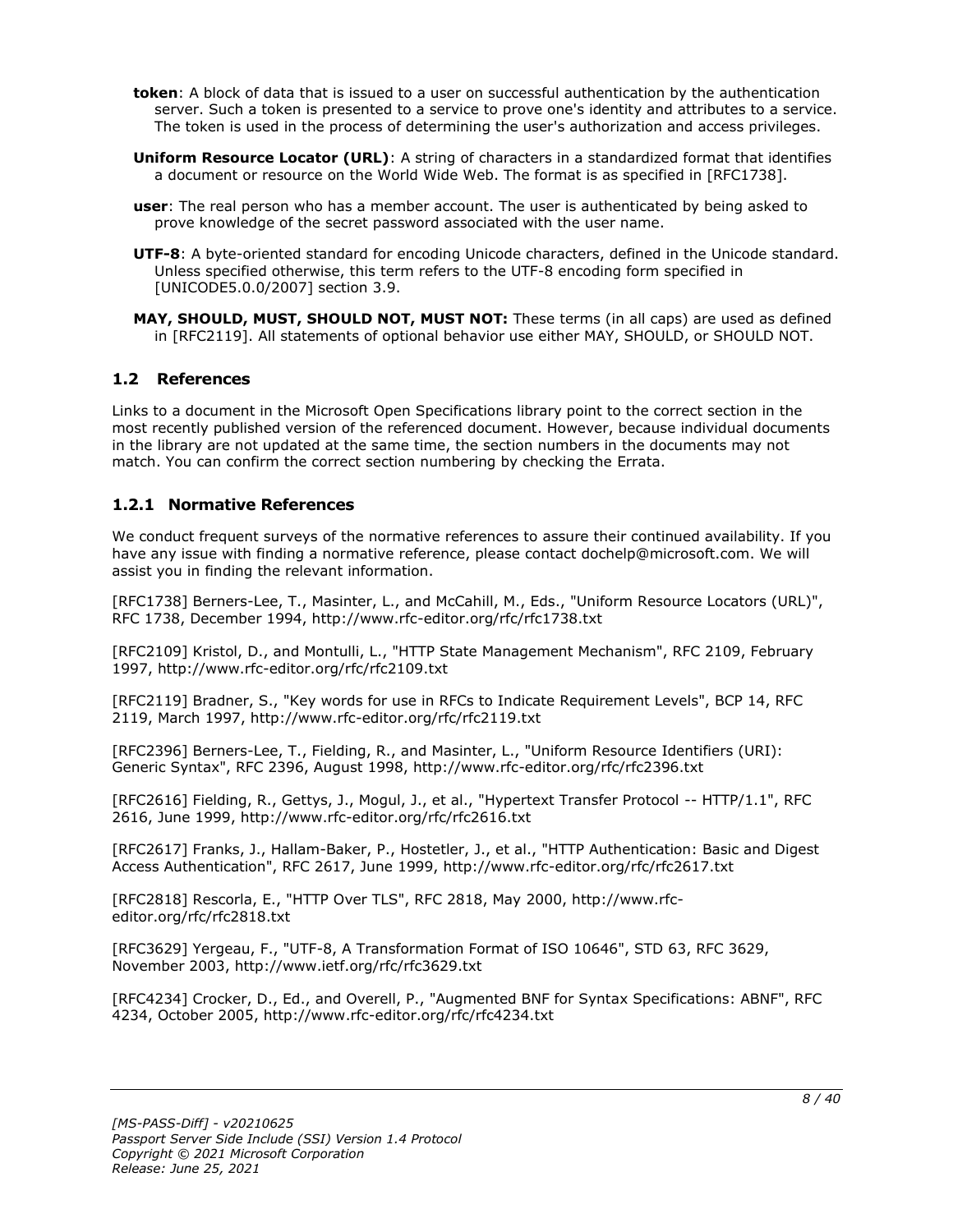# <span id="page-8-0"></span>**1.2.2 Informative References**

None.

# <span id="page-8-1"></span>**1.3 Overview**

The Passport SSI Version 1.4 Protocol, also known as the "Passport Tweener" Protocol, is an HTTPbased protocol (as specified in [RFC2616]) for authenticating a client to a partner server with the assistance of an authentication server. The authentication exchange between the client and the partner server in the Passport SSI Version 1.4 Protocol resembles the exchanges in other HTTP authentication mechanisms (as specified in [RFC2616] and [RFC2617]).

When a client makes an HTTP request to the partner server, the partner server might respond with a Passport SSI Version 1.4 Protocol message (as specified in section 2.2.8) indicating that the URL requires Passport SSI Version 1.4 Protocol authentication. The client then contacts the authentication server (as specified in section 2.2.10) to obtain a partner token that authenticates the user to the partner server, and then retries the HTTP request, this time attaching the partner token (as specified in section 2.2.6).

If this authentication fails, the partner indicates failure and restates that Passport SSI Version 1.4 Protocol authentication is required. If authentication succeeds, the partner responds with the content that required authentication, along with the same partner token (as specified in section 2.2.9) in HTTP cookie form, using the HTTP cookie mechanism (as specified in [RFC2109]). The client thereby automatically resends the cookie-encoded token to the partner server every time it returns to the partner server.

When the client contacts the authentication server in response to a partner server's request for authentication, the client provides credentials (that is, a user name and password; for more information, see section 2.2.7). The authentication server verifies the credentials and, if they are valid, supplies the client with a partner token (opaque to the client) that can be used to authenticate to the partner server (as specified in section 2.2.11). The authentication server also supplies the client with an authentication token in HTTP cookie form (as previously described) so that on subsequent visits to the authentication server to obtain partner tokens for other partner servers, the authentication server can automatically retrieve the user's authentication information based on the accompanying cookie, instead of requiring the client to resend the actual credentials every time.

The client can delete its tokens or cookies at any time. One point of departure from the traditional HTTP framework is that the authentication server can instruct the client to delete an authentication token it previously obtained (as specified in section 2.2.4). In this case, the client deletes the authentication token.

The Passport SSI Version 1.4 Protocol allows for the implementation of distributed authentication servers by allowing an authentication server to redirect clients to an alternate authentication server using an HTTP redirect response (as specified in section 2.2.5). The protocol also supports multiple independent realms in which each realm consists of an authentication server (single or distributed) capable of helping a specific set of users authenticate to a specific set of partner servers. A user's credentials are stored at the authentication server for a specific realm, which in turn allows that user to authenticate to any of the set of partner servers associated with that realm.

Each realm also has a configuration server, which provides the client with information on the authentication server for that realm, such as its URL. A client is initially configured with the URL of the configuration server for some realm. This can occur, for example, when the user enrolls in or joins a realm. If the client has no configuration data, or if its configuration data is out of date, the authentication server can provide an up-to-date configuration version number to the client any time the client authenticates (as specified in section 2.2.3). The client issues a standard HTTP GET request to the configuration server's URL to obtain updated configuration information. For more information, see section 3.1.5.3.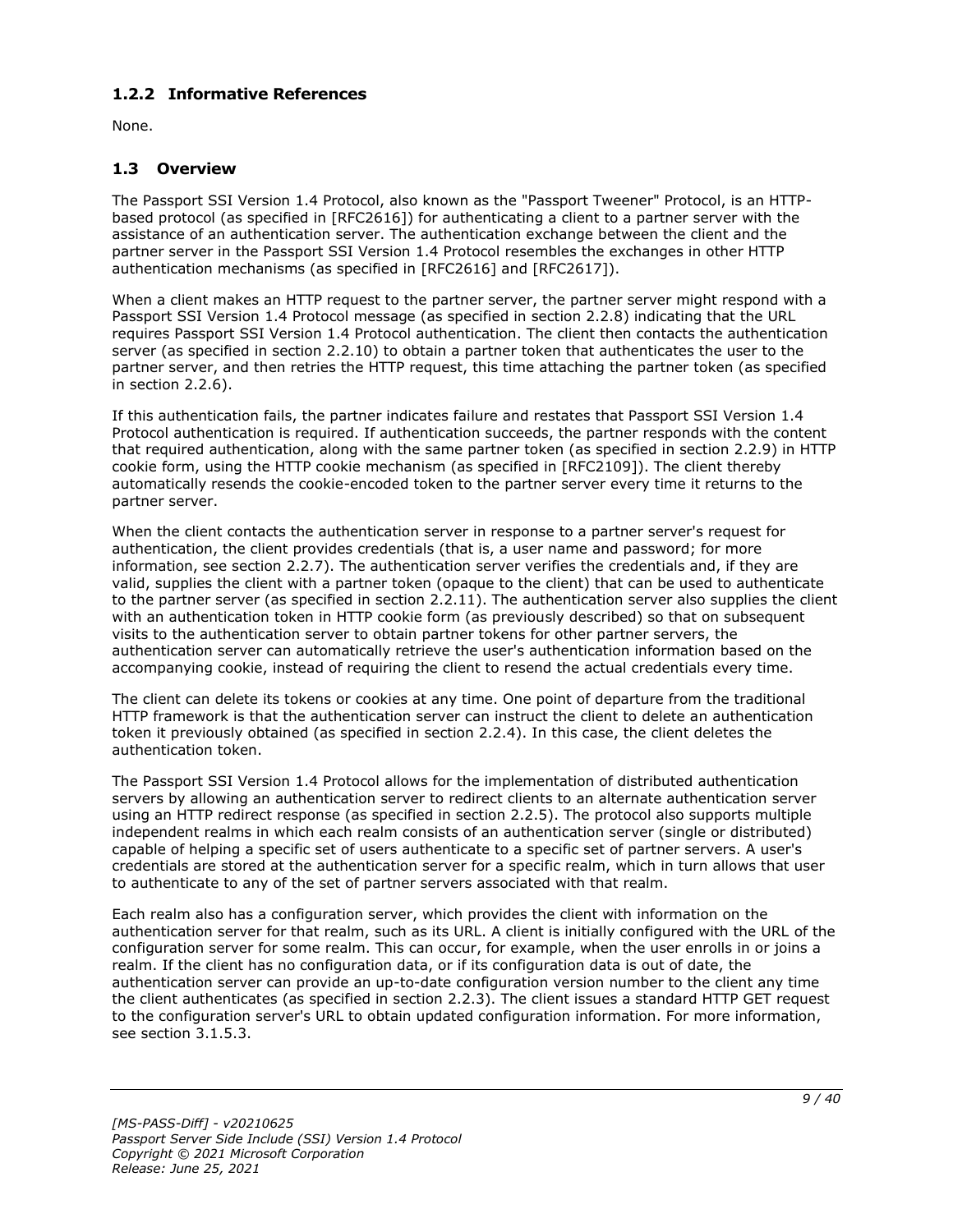# <span id="page-9-0"></span>**1.4 Relationship to Other Protocols**

The Passport SSI Version 1.4 Protocol is built on HTTP (as specified in [RFC2617]) and HTTP over Transport Layer Security (TLS) (as specified in [RFC2818]). No other higher-layer protocols explicitly depend on the Passport SSI Version 1.4 Protocol.

# <span id="page-9-1"></span>**1.5 Prerequisites/Preconditions**

The following prerequisites and preconditions are required by the Passport SSI Version 1.4 Protocol:

- The client is configured with the URL of the configuration server for its realm. $\langle 1 \rangle$
- The client has the capability to obtain credentials (that is, a user name and password) from the user. A Passport SSI Version 1.4 Protocol client can utilize local code to obtain the credentials locally, and to provide those cached credentials to the authentication server. The cache might be shared by many such applications, and each application might be capable of obtaining the credentials from users and caching them, using the same local code.
- The authentication server for the client's realm might be able to validate the credentials (that is, a user name and password) of any user registered with that realm. The authentication server is configured with its realm name and any co-branding information that is to be passed to the client (as specified in section 2.2.2) as well as the current version number for the configuration server's configuration data (as specified in section 2.2.3). If the authentication server is implemented in a distributed manner, it has a method for determining to what authentication server URL to redirect a given client within its realm (based on the client's presented credentials or authentication token), as specified in section 2.2.5.
- The partner server and authentication server share a partner token format along with a set of criteria for recognizing if a given partner token is valid. They also share a set of definitions for the information that will be transported from the partner server to the authentication server when a client attempts to authenticate to the partner server, as specified in section 2.2.8. This information is received in a protocol message by the client (as specified in section 2.2.8) and encoded in a format chosen by the realm. It is then sent to the authentication server by the client in a subsequent message, as specified in sections 2.2.7 and 2.2.10.

Finally, the partner server and authentication server agree on a URL to which the client is to be sent after it is successfully authenticated at the request of the partner server, as specified in section 2.2.11.

The configuration server for the realm is provisioned with all the configuration data necessary to construct an update configuration message, as specified in section 2.2.12.

# <span id="page-9-2"></span>**1.6 Applicability Statement**

The Passport SSI Version 1.4 Protocol applies to environments in which one or more services require HTTP-based authentication (as specified in [RFC2616] section 11) of members of a common base of users. In such cases, they might prefer to use a shared Authentication Service (AS). For example, if multiple enterprises prefer to offer web-based services specifically to members of a particular organization enrolled in such a shared AS, then they can choose to form a realm. The enterprises would become partner services associated with the realm, and members would be able to authenticate themselves to any of the partner servers using the shared AS and the Passport SSI Version 1.4 Protocol.

# <span id="page-9-3"></span>**1.7 Versioning and Capability Negotiation**

Versioning and capability negotiation does not apply to the Passport SSI Version 1.4 Protocol.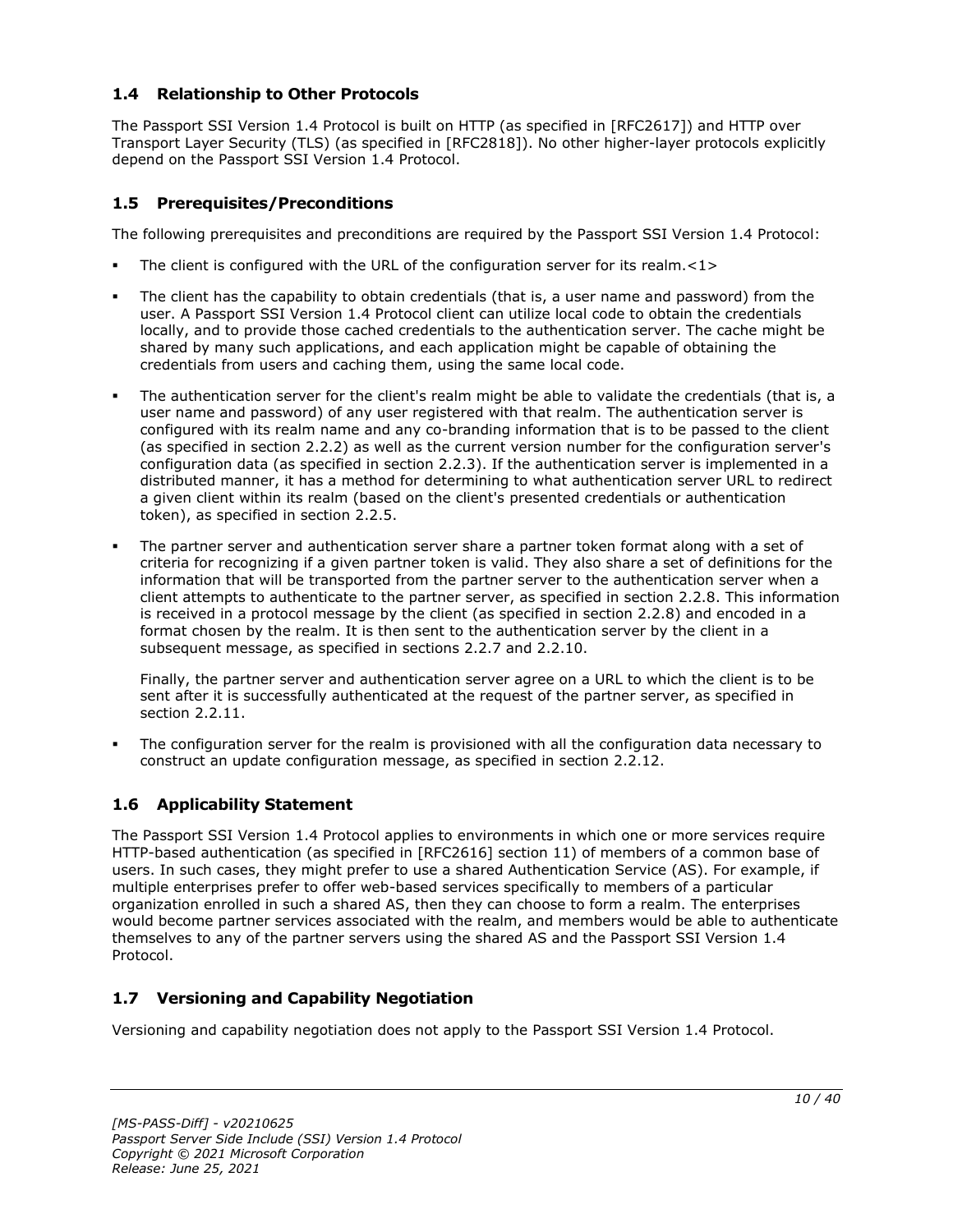# <span id="page-10-0"></span>**1.8 Vendor-Extensible Fields**

The *ExtraParams* parameter (as specified in section 2.2.1) can be used to extend the Passport SSI Version 1.4 Protocol.

#### <span id="page-10-1"></span>**1.9 Standards Assignments**

The only standards assignments for the Passport SSI Version 1.4 Protocol are those inherited from its transport protocols, as specified in [RFC2616] and [RFC2818].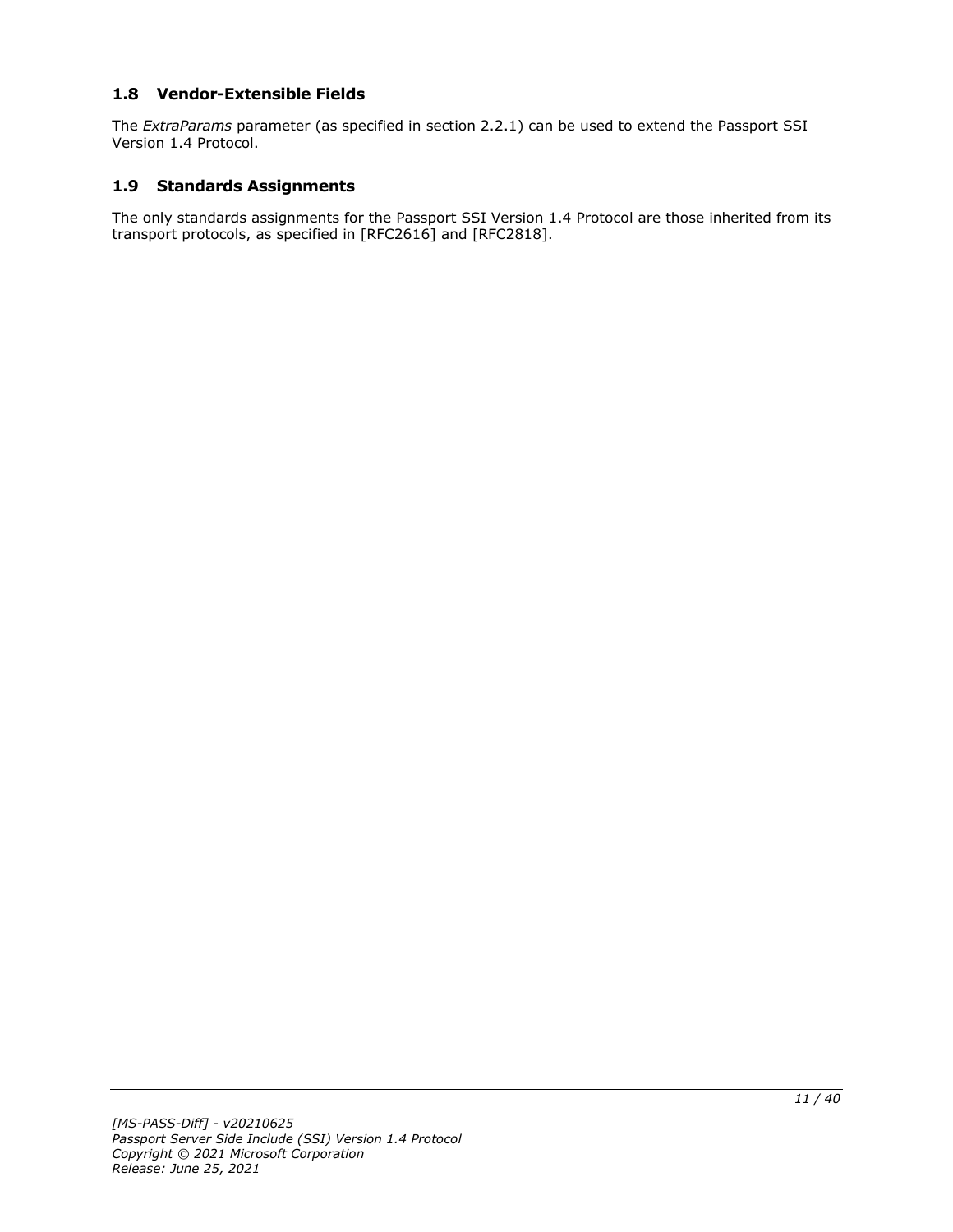# <span id="page-11-0"></span>**2 Messages**

The following sections specify how Passport SSI Version 1.4 Protocol messages are transported and message syntax.

# <span id="page-11-1"></span>**2.1 Transport**

The Passport SSI Version 1.4 Protocol MUST use HTTP (as specified in [RFC2616]) or HTTP over TLS (as specified in [RFC2818]) as the transport layer. The use of HTTP over TLS is triggered by the specification of an "https" URL rather than an "http" URL by one of the servers (the partner server, the configuration server, or the authentication server) when redirecting or configuring the client. Messages and data are sent via HTTP headers included in HTTP requests and responses. When a message is sent as a header in an HTTP response message, its receiver MUST process the message if the response's status code is one of those specified in the message definition, and MUST NOT do so otherwise.

The Passport SSI Version 1.4 Protocol also uses the HTTP cookie mechanism (as specified in [RFC2109]) as a transport and state management mechanism. The HTTP cookie mechanism allows named data items to be sent from one party to another as part of an HTTP message stored by the receiving party and returned automatically to the original party as part of all subsequent HTTP messages to that party.

#### <span id="page-11-2"></span>**2.2 Message Syntax**

# <span id="page-11-3"></span>**2.2.1 Common Definitions**

Except where noted, the headers in this document are specified using the Augmented Backus-Naur Form (ABNF) grammar, as specified in [RFC4234] section 2.2. The following common constructions are used throughout this document.

These constructions are used solely for convenience in constructing other types and have no semantics in and of themselves.

httpURL = 1\*(ALPHA / DIGIT / ":" / "." / "\" / "/" / "%" / " " / "&" / "?")

The following constructions are used in protocol header definitions:

```
scheme = "Passport1.4"
ExtraParams = *(", "ptoken) ptoken
challenge = ExtraParams
OrgVerb = "OrgVerb=" ptoken 
OrgURL = "OrgUrl=" httpURL
tname = "tname="from-PP = "from-PP=" ptoken
ptoken = 1*<any CHAR except CTLs or ",">
ConfigVersion = "ConfigVersion=" 1*DIGIT
```
**scheme:** Identifier for the Passport SSI Version 1.4 Protocol authentication scheme.

- **ExtraParams:** Additional parameters not interpreted by this protocol that MAY be used for vendor extensibility.
- **challenge:** A comma-separated list of parameters returned by a server for use by a client in the process of proving its identity.
- **OrgVerb:** A string containing the HTTP verb that triggered the original server challenge, for example, "GET".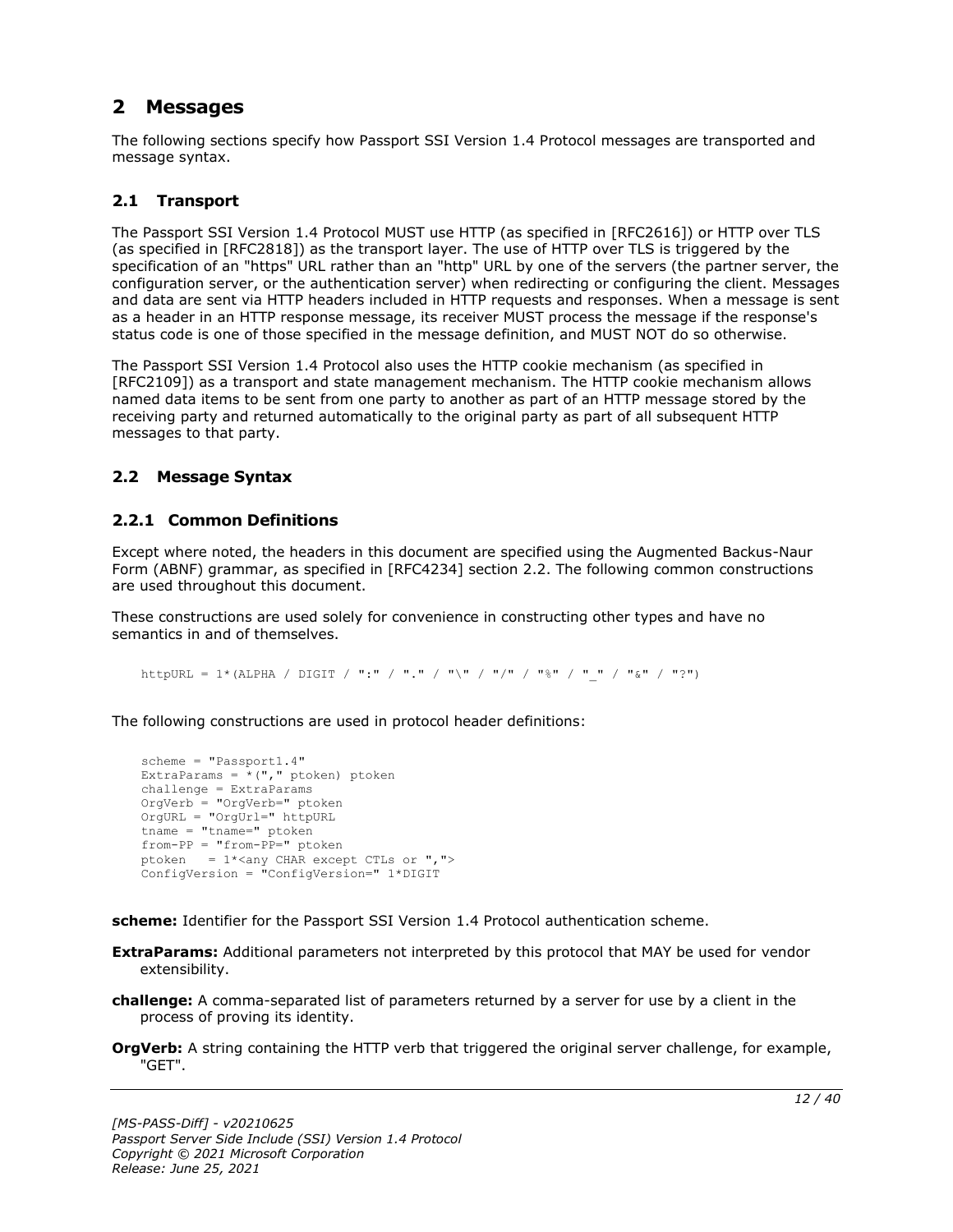**OrgURL:** The URL in an HTTP request that triggered a server challenge.

**tname:** An informational parameter that contains the name of a cookie specified on a response. A client SHOULD ignore this parameter.

**ptoken:** A string that can contain any alphanumeric characters and separators, except for a comma.

**from-PP:** A string that is opaque to the client. This value is received from a server and MUST be passed back unchanged on a subsequent request.<2>

### <span id="page-12-0"></span>**2.2.2 Authentication Server Challenge Message**

The Authentication Server Challenge message is sent by the authentication server to the client and indicates that the sign-in request or token request failed.

This message is processed only when returned with a 401 HTTP status code. The return value MUST be as follows.

```
Authentication-Server-Challenge-Message = "WWW-Authenticate:"
 scheme 1*SP da-status "," srealm ["," customtoken] ["," prompt]
 ["," cburl] ["," cbtxt] 
status-codes = "failed" / "failed-noretry"
da-status = "da-status=" status-codes
srealm = "srealm=" ptoken
cburl = "cburl=" httpURL
cbtxt = "cbtxt=" ptoken
prompt = "prompt"
customtoken = ptoken
```
**da-status:** Specifies if the receiving client MUST retry the request. The client's precise interpretation of the possible values of "da-status" is specified in section 3.1.5.2.

**srealm:** A string that MUST contain the realm name of the authentication server.

**cburl:** Specifies a co-branding URL.

**Cbtxt:** Specifies optional co-branding text.

**prompt:** Specifies, by its presence, that the client MUST prompt the user for credentials.

**customtoken:** Custom parameter that an authentication server MAY add to the response. Not explicitly part of the protocol.

This token is interpreted by the authentication server only. The client MUST not interpret the value. The client MUST send the token unchanged to the authentication server in a subsequent Sign-in Request message.

Example:

```
WWW-Authenticate: Passport1.4 da-status=failed,
srealm=Passport.NET, ts = - 2, prompt
```
# <span id="page-12-1"></span>**2.2.3 Authentication Server-Instructed Update Message**

The Authentication Server-Instructed Update message MAY be included by the authentication server in any of its response messages to the client to indicate the current configuration version. <3>

Authentication-Server-Instructed-Update-Message = "PassportConfig:"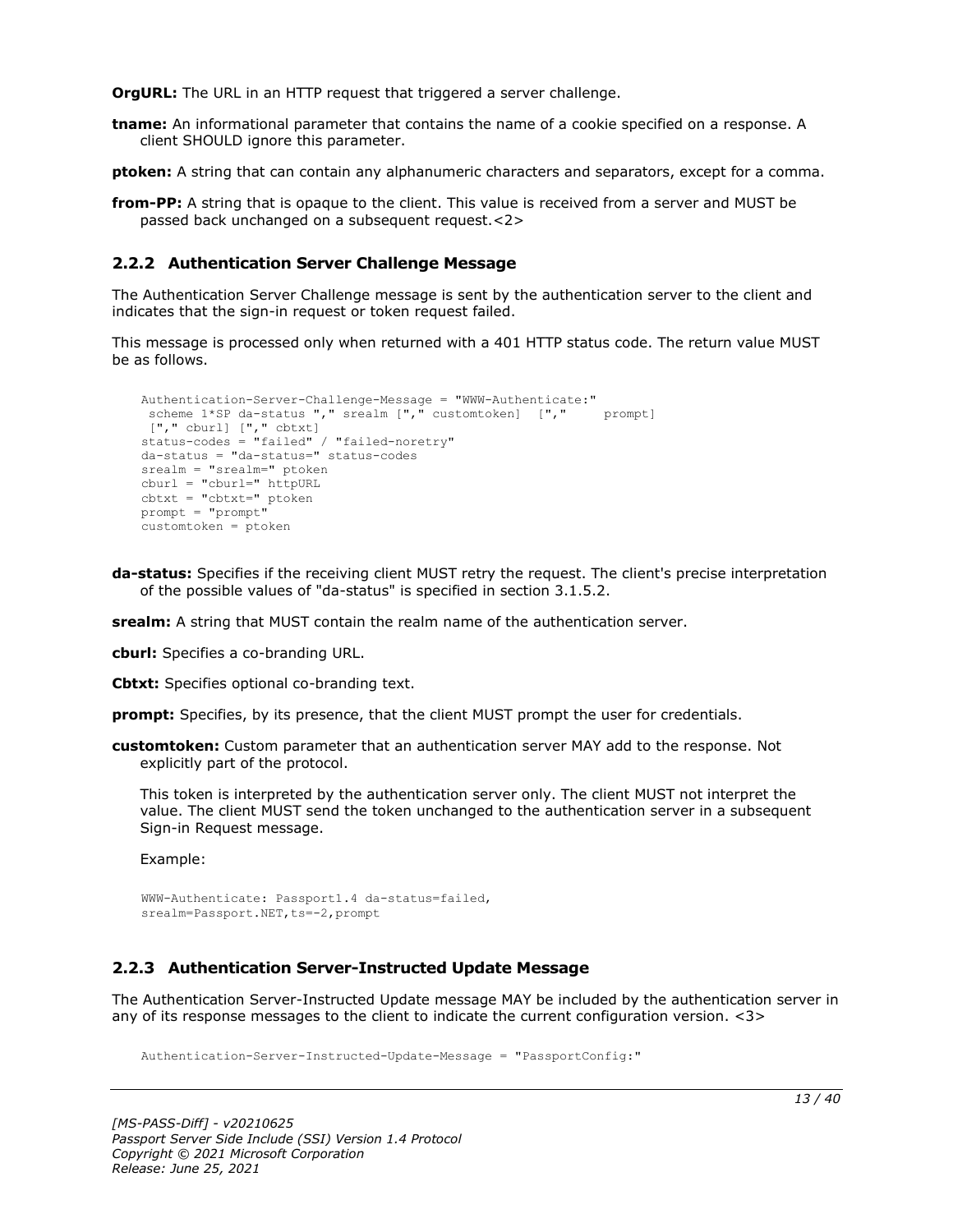ConfigVersion

**ConfigVersion:** MUST specify the current authentication server version number.

Example:

PassportConfig: ConfigVersion=14

#### <span id="page-13-0"></span>**2.2.4 Authentication Server Logout Message**

The Authentication Server Logout message MUST be sent by the authentication server to the client to indicate that the user has successfully logged out.

This message is processed when included in an HTTP response with any status code.

```
Authentication-Server-Logout-Message = "Authentication-Info:"
scheme 1*SP "da-status=logout"
```
Example:

Authentication-Info: Passport1.4 da-status=logout

#### <span id="page-13-1"></span>**2.2.5 Authentication Server Redirect Message**

The Authentication Server Redirect message is used to indicate that the client SHOULD redirect its Sign-in Request message or its Token Request message to a different authentication server. It is sent from the authentication server to the client. The HTTP response message to which this message is attached MUST be an HTTP 302 redirect (as specified in [RFC2616] section 10.3.3) in which the HTTP Location header MUST contain the URL of the correct authentication server.

```
Authentication-Server-Redirect-Message = "Authentication-Info:"
scheme 1*SP "da-status=redir"
```
Example:

Authentication-Info: Passport1.4 da-status=redir

#### <span id="page-13-2"></span>**2.2.6 First Authenticated Request Message**

The client MUST issue a First Authenticated Request message to the partner server after receiving a partner token from the authentication server.

First-Authenticated-Request-Message = "Authorization:" scheme 1\*SP from-PP

#### Example:

Authorization: Passport1.4 from-PP=1puV5BFuLD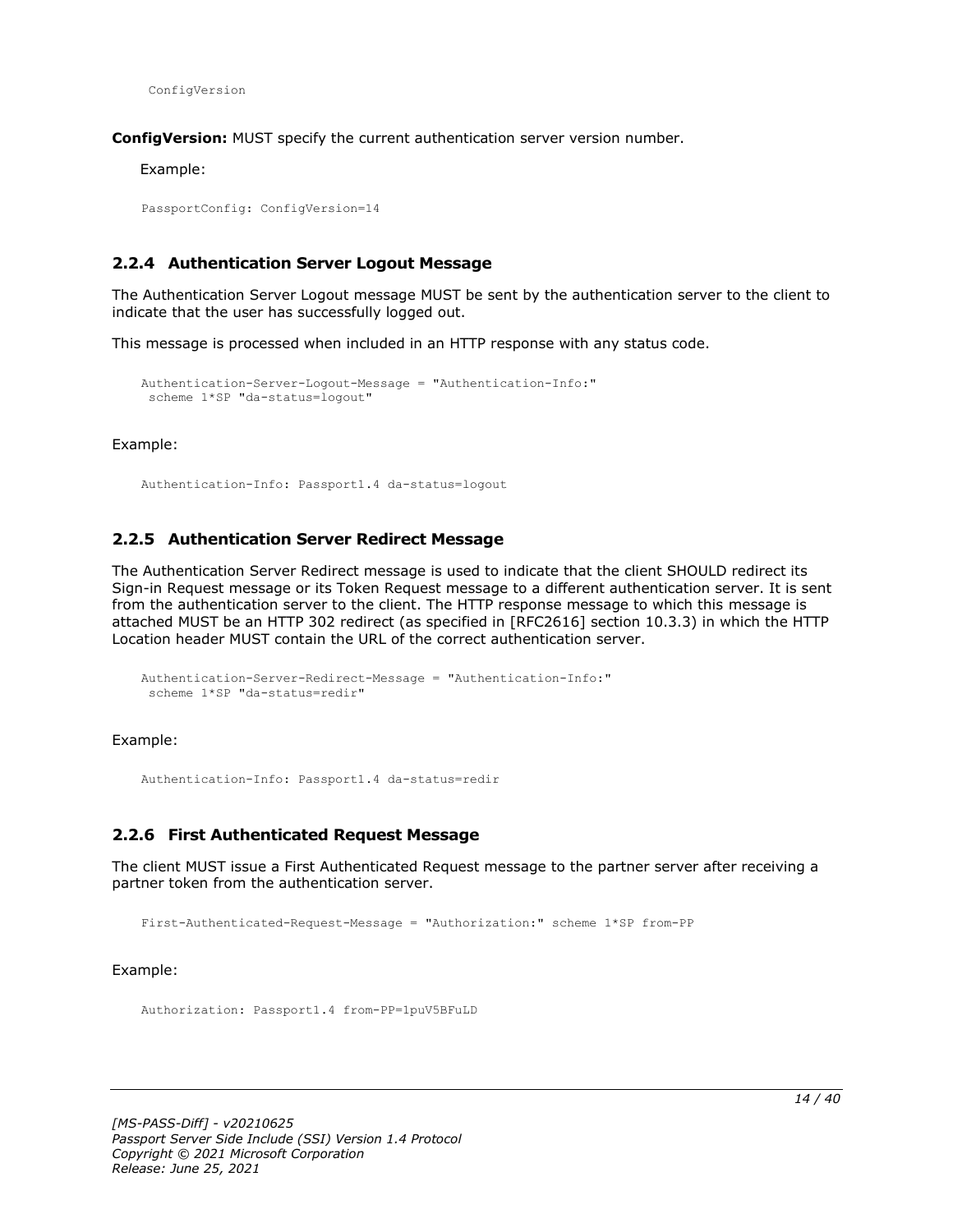#### <span id="page-14-0"></span>**2.2.7 Sign-in Request Message**

This message contains the user's credentials and is sent by the client to the authentication server. It MUST contain the parameters in the Authentication Server Challenge message received from the partner server that originally initiated authentication.

```
Sign-in-Request-Message = "Authorization:" scheme 1*SP sign-in ","
pwd "," elapsed-time "," OrgVerb "," OrgURL ["," customtoken] "," challenge
sign-in = "sign-in=" signin-name
pwd = "pwd=" passphrase
elapsed-time = "elapsed-time=" 1*DIGIT
signin-name = signin-str "@" signin-str "." signin-str
signin-str = 1*(%d39 / %d45 / %d46 / %d48-57 / %d65-90 / %d95 / %d97-122)
passphrase = 1*(%d33-126)
```
- **sign-in:** A string that MUST specify the user's sign-in name. It MUST be UTF-8–encoded (as specified in [RFC3629]) and unsafe character-escaped (as specified in [RFC2396]). The name MUST be an email name and can contain alphanumeric characters, hyphens, and periods.
- **pwd:** A string that MUST specify the user's password. It MUST be UTF-8–encoded (as specified in [RFC3629]) and unsafe character-escaped (as specified in [RFC2396]). Alphanumeric and special characters MAY be used. If a comma is used in the password, it MUST be escaped, as specified in [RFC2396].
- **elapsed-time:** A non-negative integer that MUST specify the duration, in seconds, since the sign-in name and password were placed in the token cache by the client. A value of 0 specifies that the user was prompted for credentials and cached credentials are not being sent.
- **customtoken:** Optional token received from the authentication server in an Authentication Server Challenge message.

Example:

```
Authorization: Passport1.4 sign-in=user1%40example.com,pwd=password,
elapsed-time=0, OrgVerb=GET,OrgUrl=https://partner.example.com/auth.asp,
param1,param2
```
**Note** The challenge is in whatever format the partners in the realm and the AS agree to use, and is not part of the protocol. It MUST be a comma-separated set of ptoken elements, as specified in the ABNF in section 2.2.1.

#### <span id="page-14-1"></span>**2.2.8 Partner Server Challenge Message**

The Partner Server Challenge message, sent by the partner server to the client, indicates that the client's request failed and MUST describe the partner token needed to gain access to the URL.

This message can contain any number of comma-separated ptoken elements, specified in section 2.2.1, as the challenge. The client MUST treat the challenge as-is and pass it along to the authentication server in a Token Request message or a Sign-in Request message.

This message SHOULD be processed only when included in an HTTP response with a 302 or 401 status  $code.<4>$ 

```
Partner-Server-Challenge-Message = "WWW-Authenticate:" scheme 1*SP challenge["," upgrade]
upgrade = "Negotiate2SupportedIf=" condition
condition = 1*(ALPHA / DIGIT)
```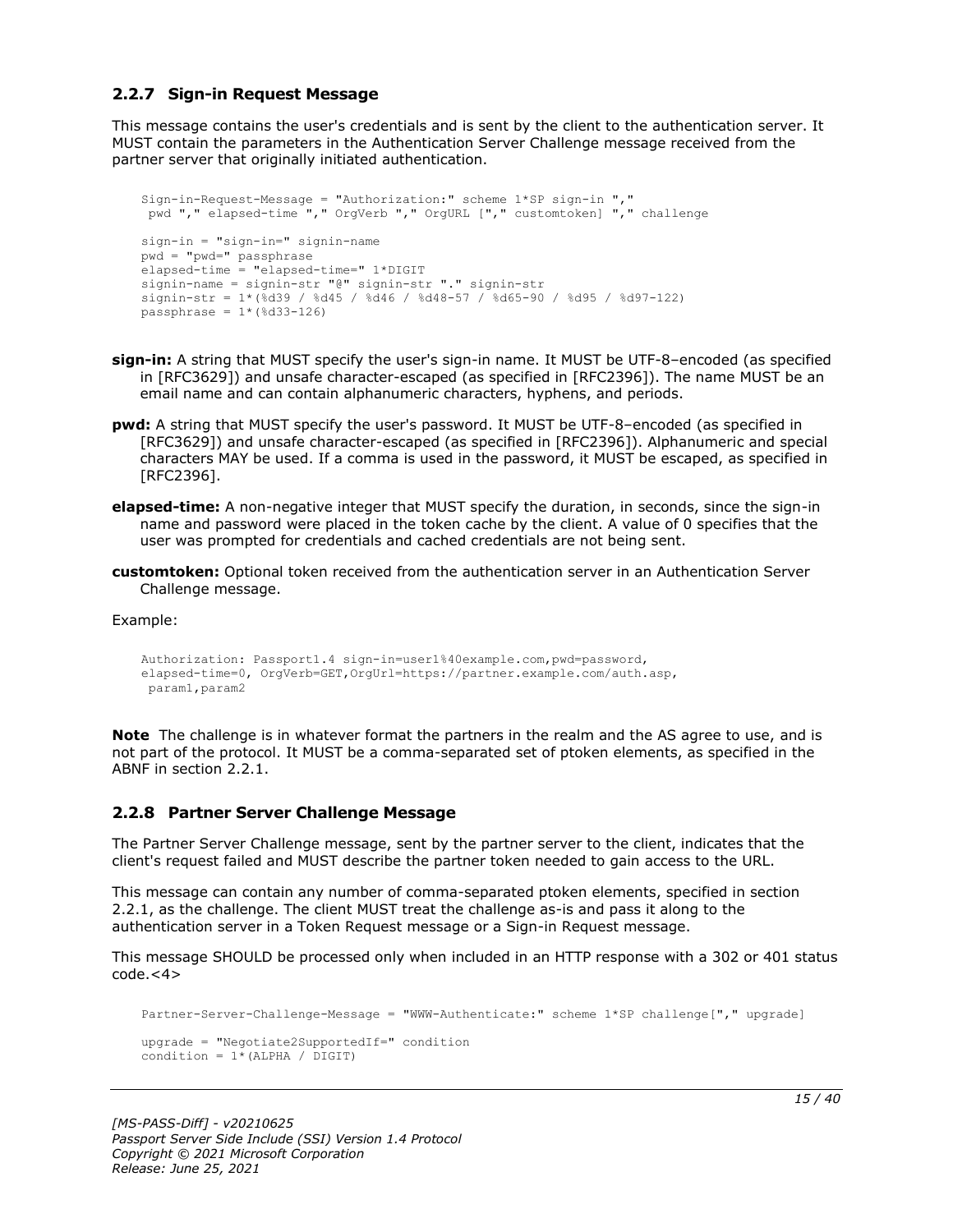Example:

WWW-Authenticate: Passport1.4 param1,param2,Negotiate2SupportedIf=LiveSSP

#### <span id="page-15-0"></span>**2.2.9 Set Token Message**

The Set Token message MUST be sent by the partner server to the client in response to successful processing of a First Authenticated Request message. Successful processing here means that the client was successfully authenticated. The partner server uses this message to set its own tokens as cookies.

This message SHOULD be processed for any HTTP status code.<5>

```
Set-Token-Message = "Authentication-Info:" scheme 1*SP [tname *("," tname)]
```
Example:

Authentication-Info: Passport1.4 tname=MSPAuth,tname=MSPProf

#### <span id="page-15-1"></span>**2.2.10 Token Request Message**

The Token Request message is sent by the client to the authentication server to retrieve a new partner token. The request MUST contain the challenge from the Partner Server Challenge message the client just received. The challenge itself is opaque to the client and is outside the Passport SSI Version 1.4 Protocol. If the client already has an authentication token, it MUST be passed automatically to the authentication server in an HTTP cookie.

```
Token-Request-Message = "Authorization:" scheme 1*SP "tname=,"
OrgVerb "," OrgUrl "," challenge
```
The parameters from the Authentication Server Challenge message MUST NOT have names from the preceding list.

Example:

```
Authorization: Passport1.4 tname=,OrgVerb=GET,OrgUrl=
https://partner.example.com/auth.asp,param1,param2
```
**Note** The challenge, as in the preceding example, can be any number of comma-separated elements, as specified in section 2.2.1.

#### <span id="page-15-2"></span>**2.2.11 Token Response Message**

The authentication server sends a Token Response message to the client when it can issue a partner token or tokens that are satisfactory to the partner server.

This message MUST be processed when included in an HTTP response with any status code.

Token-Response-Message = "Authentication-Info:" scheme 1\*SP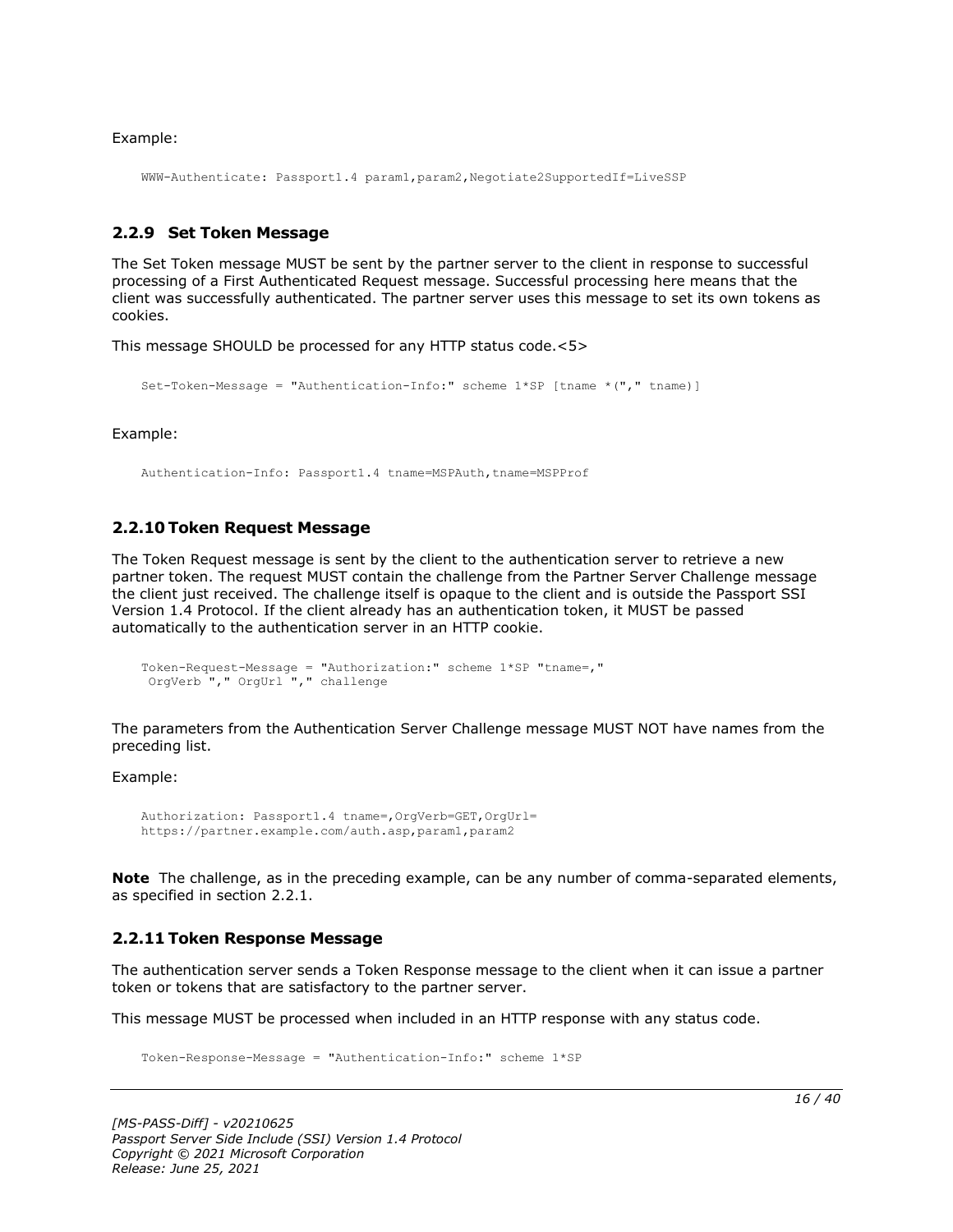```
"da-status=success" *("," tname) "," from-PP "," ru
ru = "ru=" httpURL
```
**ru:** Specifies a URL to which the client MUST issue its next First Authenticated Request message.

Example:

```
Authentication-Info: Passport1.4 da-status=success,
from-PP=1puV5BFuLD,
ru=http://partner.example.com/default.asp
```
# <span id="page-16-0"></span>**2.2.12 Update Configuration Message**

The Update Configuration message is sent from the configuration server to the client and contains configuration information.

This message MUST be processed when included in an HTTP response with any status code.

```
Update-Configuration-Message = "PassportURLs:" DARealm "," DALogin ","
DAReg "," Properties "," Privacy "," GeneralRedir "," Help "," ConfigVersion
DARealm = "DARealm=" token
DALogin = "DALogin=" httpURL
DAReg = "DAReg=" httpURL
Properties = "Properties=" httpURL
Privacy = "Privacy=" httpURL
GeneralRedir = "GeneralRedir=" httpURL
Help = "Help=" httpURL
```
- **DARealm:** A string that MUST specify the name of an authentication server realm. The protocol does not impose restrictions on the DARealm string format.
- **DALogin:** MUST specify the URL of the authentication server for the realm identified by DARealm. The URL MUST be valid in form, as specified in [RFC1738].
- **DAReg:** Specifies the URL (in the format specified in [RFC1738]) in which a user can register for an account in the realm identified by DARealm.
- **Properties:** Specifies a URL that displays the properties of a user account in the realm identified by DARealm.

**Privacy:** Specifies the URL of the human-readable privacy policy for the realm identified by DARealm.

**GeneralRedir:** Specifies a general-purpose redirector URL.

**Help:** The URL in which the Help page SHOULD be located for the realm identified by DARealm.

**ConfigVersion:** An integer that specifies the version number of this collection of configuration information.

Example:

```
PassportURLs: DARealm=Passport.Net,DALogin=sign-in.live.com/login2.srf,
DAReg=https://accountservices.passport.net/UIXPWiz.srf,
Properties=https://accountservices.msn.com/editprof.srf,
Privacy=https://accountservices.passport.net/PPPrivacyStatement.srf,
GeneralRedir=http://nexusrdr.passport.com/redirect.asp,
Help=https://accountservices.passport.net,ConfigVersion=14
```
*[MS-PASS-Diff] - v20210625 Passport Server Side Include (SSI) Version 1.4 Protocol Copyright © 2021 Microsoft Corporation Release: June 25, 2021*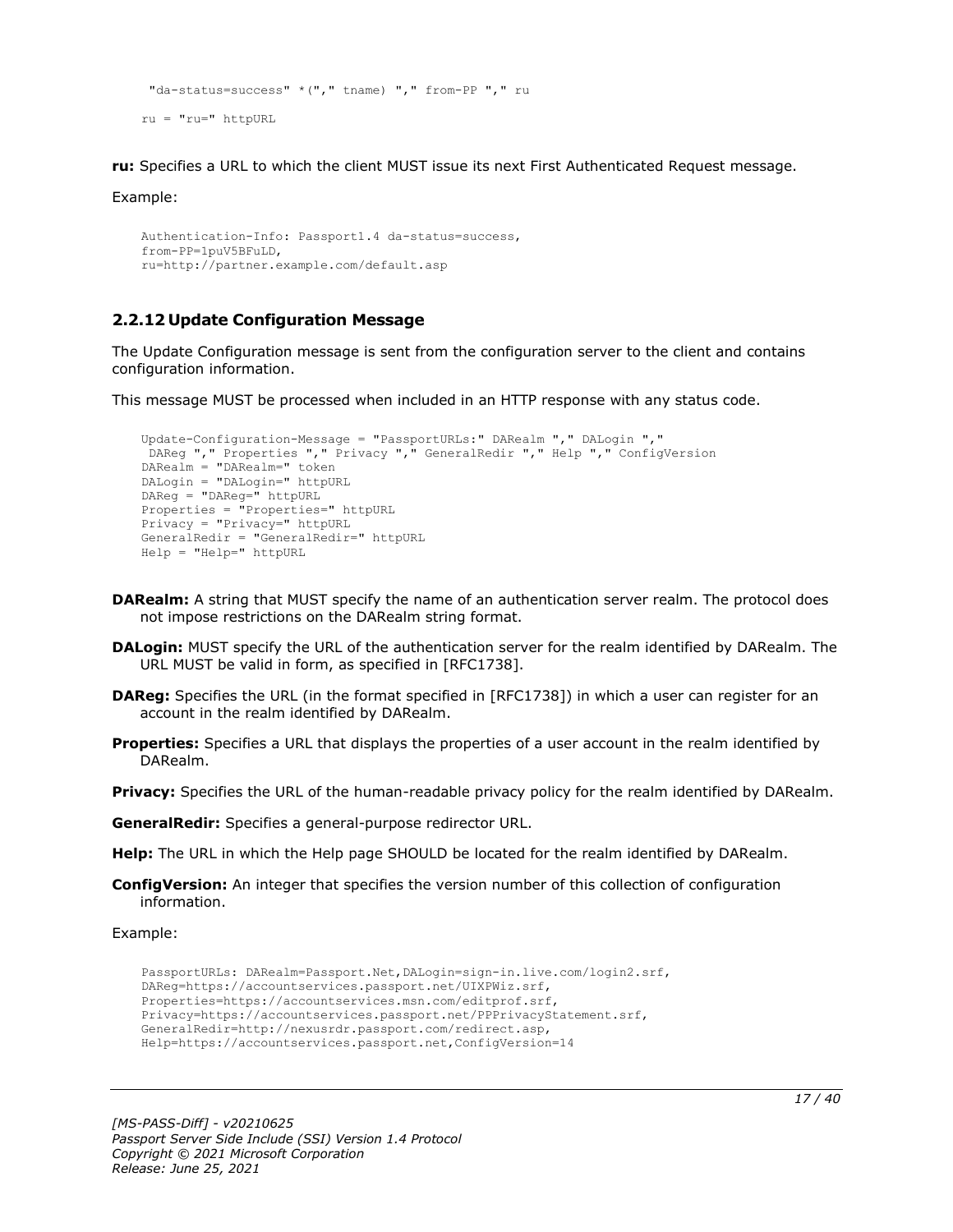# <span id="page-17-0"></span>**3 Protocol Details**

The following sections specify details of the Passport SSI Version 1.4 Protocol, including abstract data models and message processing rules.

An implementation SHOULD implement the client role specified in section 3.1.

An implementation MAY implement the partner server role specified in section 3.2.

An implementation MAY implement the authentication server role specified in section 3.3.

# <span id="page-17-1"></span>**3.1 Client Details**

# <span id="page-17-2"></span>**3.1.1 Abstract Data Model**

This section describes a conceptual model of possible data organization that an implementation maintains to participate in this protocol. The described organization is provided to facilitate the explanation of how the protocol behaves. This document does not mandate that implementations adhere to this model as long as their external behavior is consistent with what is described in this document.

In addition to the information with which clients MUST initially be configured, such as a configuration server URL (as specified in section 1.5), clients MUST store the following states:

- **Passport Session Table**: A set of states for each passport session. Each entry in the passport session table is created and deleted as specified in sections 3.1.4.1 and 3.1.4.2, respectively, and has the following states:
	- **Passport Configuration Data**: All of the name/value pairs sent in the Update Configuration (section 2.2.12) message.
	- **Original HTTP Verb**: The HTTP verb for every HTTP request sent that has not yet received a response or whose response has included a Partner Server Challenge Message (section 2.2.8).
	- **Original HTTP URL**: The HTTP URL for every HTTP request sent that has not yet received a response, or whose response has included a Partner Server Challenge Message.
	- **Last Sign-in Request**: The most recently sent Sign-in Request message, in case it must be resent due to a redirect (as specified in section 3.1.5.6).
	- **Sent First Authenticated Request**: A flag that indicates whether the client has previously sent a First Authenticated Request Message (section 2.2.6).
- **Passport Cookies:** All HTTP cookies returned by authentication servers and partner servers.
- Partner Challenge: The challenge information provided in the Partner Server Challenge Message, as specified in section 2.2.8.
- **Cached User Credentials:** An optional user name and password pair with timestamp to the second at which the credentials were stored.<6>

# <span id="page-17-3"></span>**3.1.2 Timers**

None.

# <span id="page-17-4"></span>**3.1.3 Initialization**

**Passport Session Table** is initialized to empty.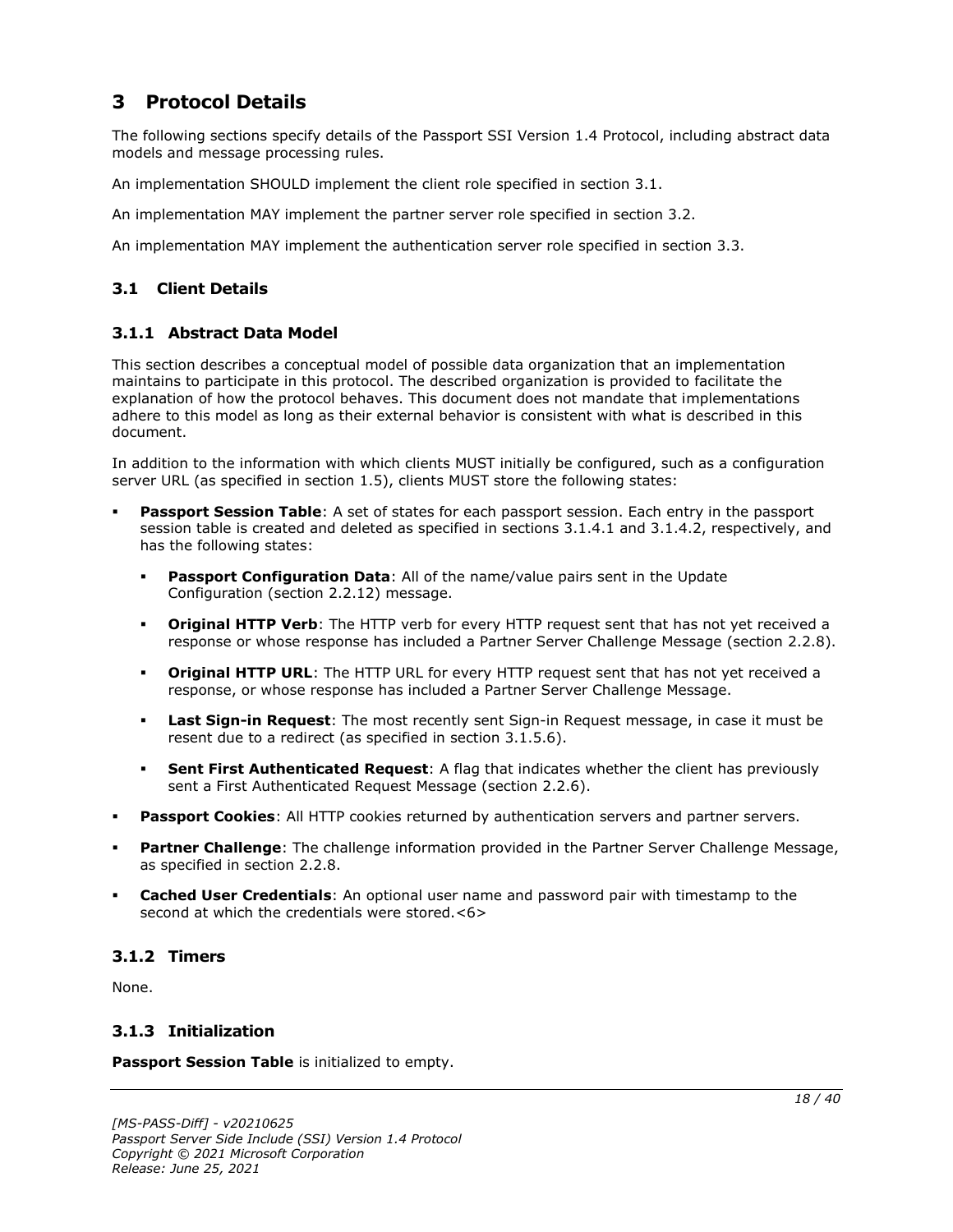# <span id="page-18-0"></span>**3.1.4 Higher-Layer Triggered Events**

None.

# <span id="page-18-1"></span>**3.1.4.1 Opening a Passport Session**

When a higher-layer application initiates an HTTP request that supports the Passport SSI Version 1.4 Protocol, it creates a new entry in the **Passport Session Table** to be used with the HTTP request. When a new entry is created, its state is initialized as follows:

- **Passport Configuration Data** is initialized to empty.
- **Original HTTP Verb** is initialized to empty.
- **Original HTTP URL** is initialized to empty.
- Last Sign-in Request is initialized to empty.
- **Sent First Authenticated Request** is initialized to FALSE.

# <span id="page-18-2"></span>**3.1.4.2 Closing a Passport Session**

When a higher-layer application completes an HTTP request (including the Passport processing described in section 3.1.5), its entry in the **Passport Session Table** is deleted.

# <span id="page-18-3"></span>**3.1.5 Processing Events and Sequencing Rules**

The following two diagrams illustrate message processing at the client: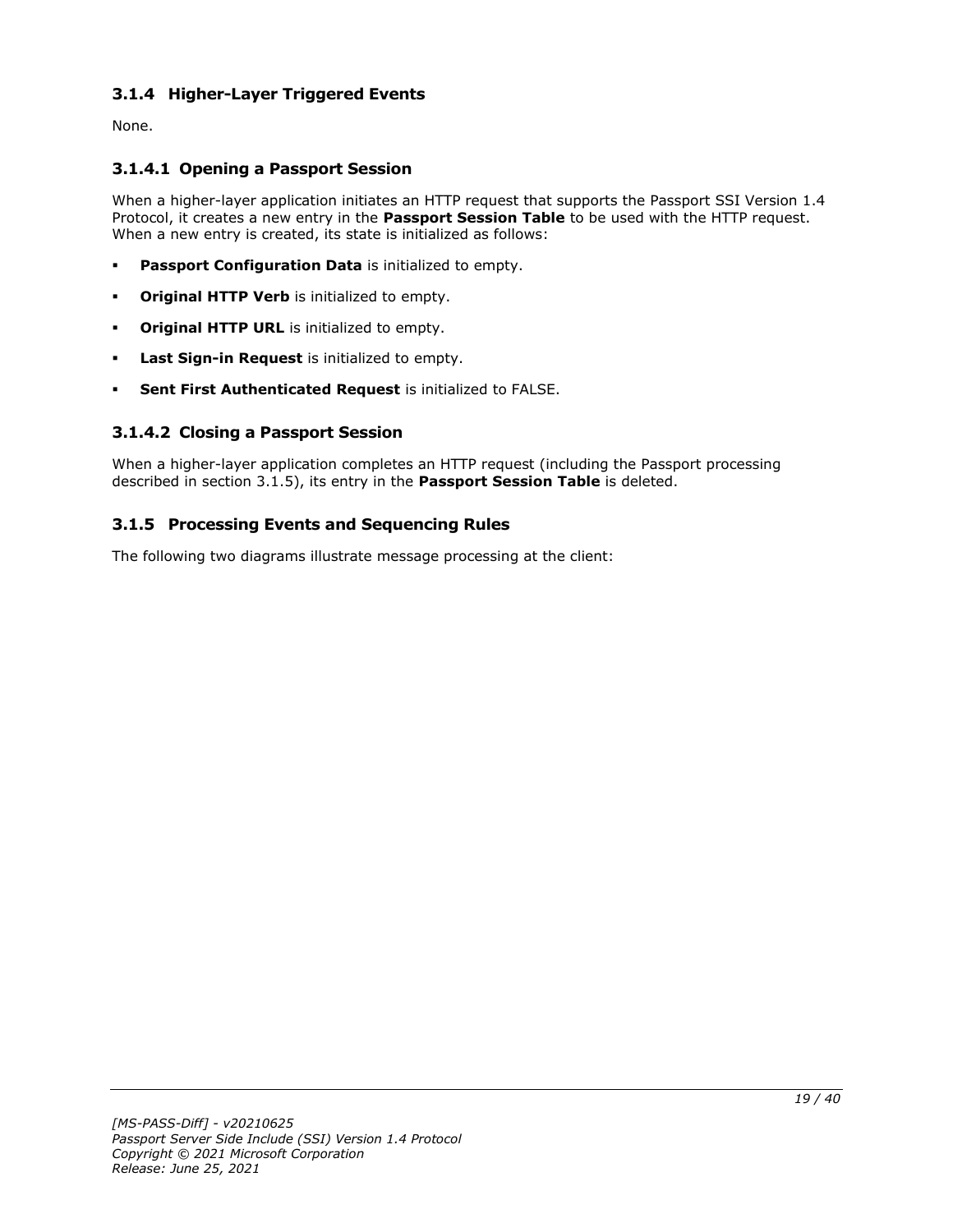

**Figure 1: Message processing at the client part A**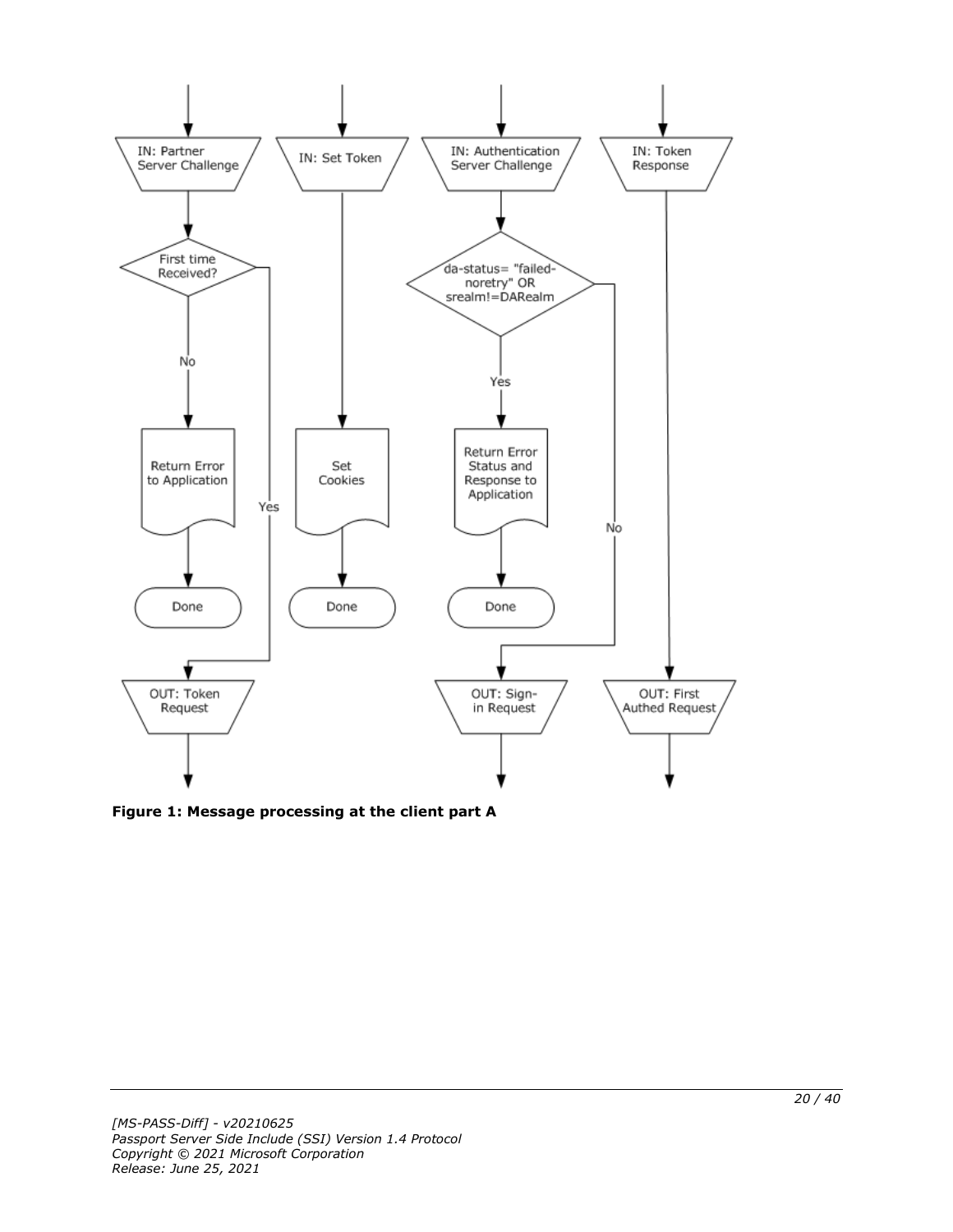

#### **Figure 2: Message processing at the client part B (continued)**

#### <span id="page-20-0"></span>**3.1.5.1 Processing Partner Server Challenge Messages**

After receiving a Partner Server Challenge message with **Sent First Authenticated Request** set to FALSE, the client MUST send the authentication server a Token Request message. The client MUST pass the parameters from the Partner Server Challenge message as-is to the authentication server in the Token Request message and store them in **Partner Challenge**. The values for the *OrgVerb* and *OrgUrl* parameters MUST be the **Original HTTP Verb** and **Original HTTP URL** stored (as specified in section 3.1.1) for the HTTP request whose response included the received Partner Server Challenge message.

If the client receives a Partner Server Challenge message with **Sent First Authenticated Request** set to TRUE (that is, a second time from the same partner server before receiving a Set Token message from that partner server), the client MUST pass an error up to the application.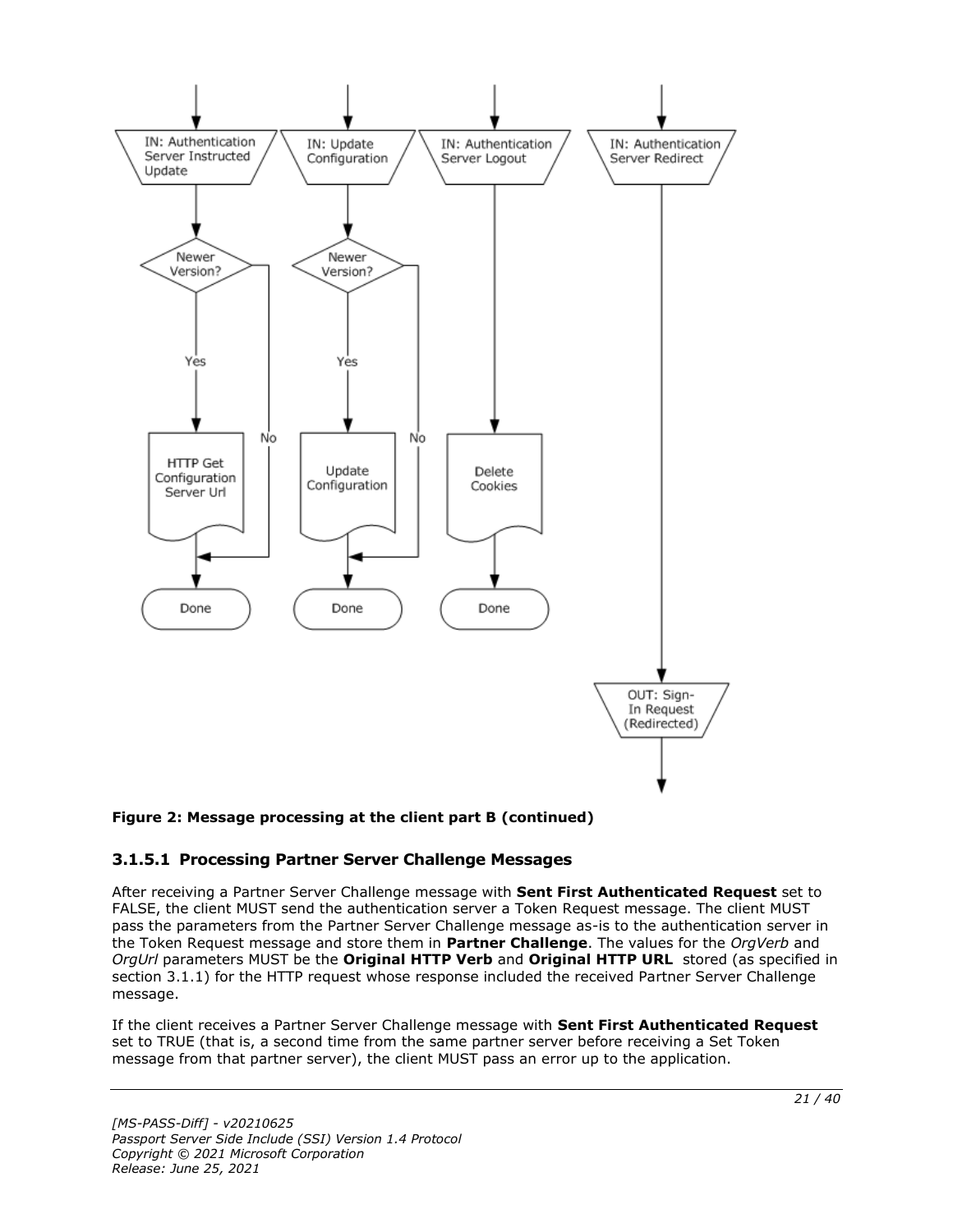If the client receives an upgrade token it MAY evaluate the condition. The client MAY then choose to ignore the Passport Tweener WWW-Authenticate header. <7>

# <span id="page-21-0"></span>**3.1.5.2 Processing Authentication Server Challenge Messages**

If the received "da-status" value in the Authentication Server Challenge message is set to "failnoretry", or if the received value of srealm does not equal the value of **DARealm** in the client's stored Passport Configuration Data (as specified in section 3.1.1), the client MUST handle the error by passing to the application the HTTP 401 status along with any HTML content contained in the accompanying HTTP response. Otherwise, the client MUST respond with a Sign-in Request message to the authentication server and store this message as **Last Sign-in Request** for reuse in case of a redirect (as specified in section 3.1.5.6).

If the received Authentication Server Challenge message includes a *prompt* predicate parameter, the user MUST be prompted for a user name and password, which MUST then be used to assign the values of sign-in and Pwd in the Sign-in Request message. Otherwise, the client MAY take the values of sign-in and Pwd from its stored credentials, **Cached User Credentials**, as specified in section 3.1.1. That is, a Passport SSI Version 1.4 Protocol client MAY utilize local code to obtain the credentials locally and provide those cached credentials to the authentication server.<8>

If **Cached User Credentials** are used, the elapsed-time value in the outgoing message MUST be set to the number of seconds between the current time and the "time entered" value stored with the **Cached User Credentials**, as specified in section 3.1.1. However, if the user is prompted to enter the credentials, the elapsed-time value MUST be set to zero. The values of *OrgVerb* and *OrgUrl* MUST then be set to the values in the client's stored state for **Original HTTP Verb** and **Original HTTP URL** (as specified in section 3.1.1). The value of *Challenge* is retrieved from **Partner Challenge**.

If present, the *cburl* and *cbtxt* parameters indicate co-branding URL and text that the client SHOULD pass to the application to be displayed to the user.

# <span id="page-21-1"></span>**3.1.5.3 Processing Authentication Server-Instructed Update Messages**

The client MUST compare the version number of its stored **Passport Configuration Data** (as specified in section 3.1.1) to the version number supplied in this message. If the client's stored version number is lower than the version number supplied in the message, the client MUST issue an HTTP GET to the configuration server URL (as specified in section 1.5). Handling of the response to this HTTP GET message is specified in section 3.1.5.4.

# <span id="page-21-2"></span>**3.1.5.4 Updating Configuration Messages**

The client MUST update its **Passport Configuration Data** with the name/value pairs from this message if it does not have a value stored for "ConfigVersion", or if the stored value is less than that of the version returned by the configuration server. The client MUST NOT update its **Passport Configuration Data** if its stored "ConfigVersion" value is equal to or greater than the "ConfigVersion" value returned by the configuration server.

#### <span id="page-21-3"></span>**3.1.5.5 Processing Authentication Server Logout Messages**

The client MUST delete the cookie containing the authentication token for the authentication server (identified by the domain in the URL) from its store of **Passport Cookies** (as specified in section 3.1.1).

# <span id="page-21-4"></span>**3.1.5.6 Processing Authentication Server Redirect Messages**

On receiving an Authentication Server Redirect message, the client MUST retry the sign-in request by sending an exact duplicate of the most recently sent Sign-in Request message stored in **Last Sign-in**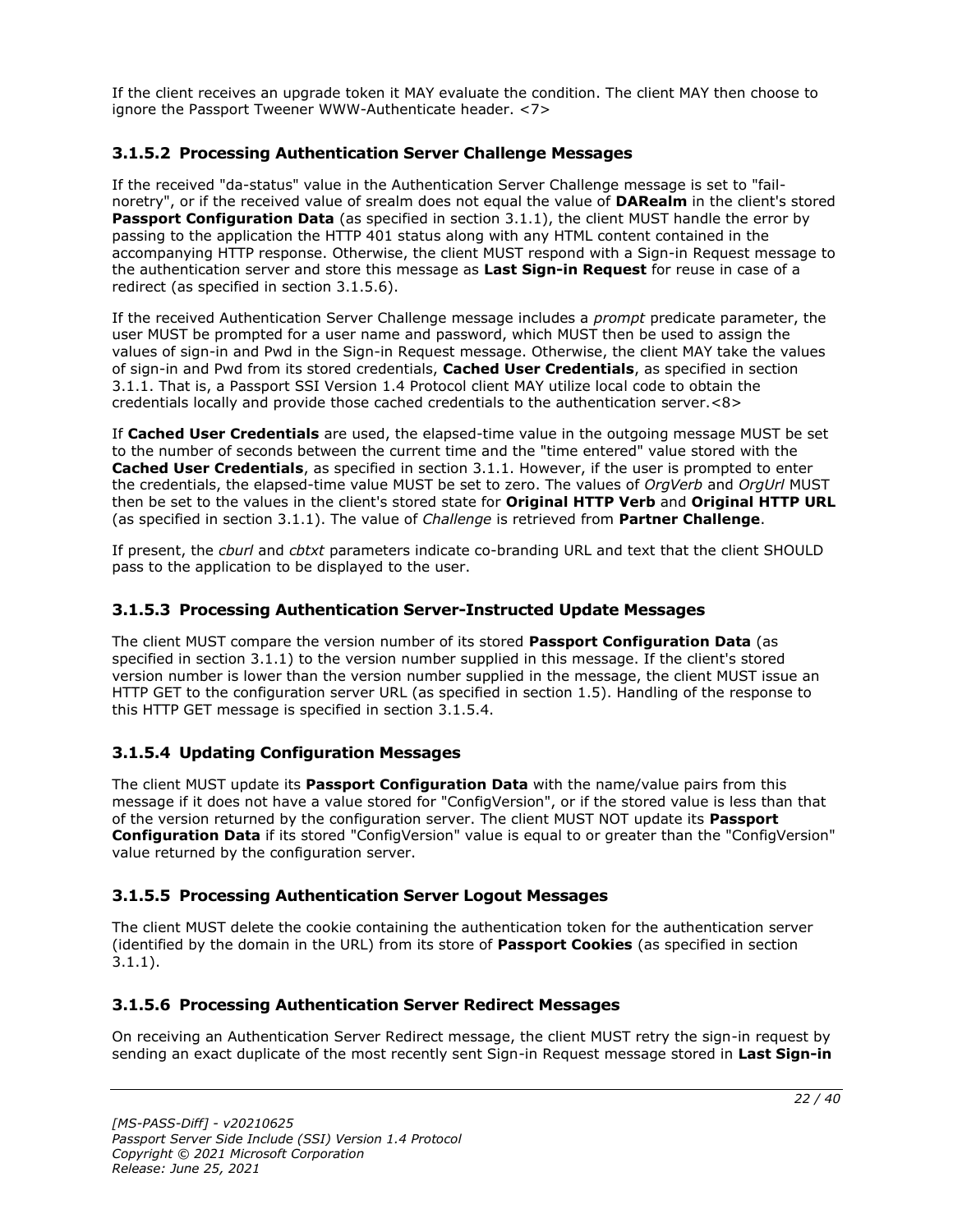**Request** to the indicated URL. This duplicate MUST be retrieved from the client's stored state, as specified in section 3.1.1.

# <span id="page-22-0"></span>**3.1.5.7 Processing Token Response Messages**

The client MUST respond by sending a First Authenticated Request message to the URL indicated by the *ru* parameter (typically the original partner server's URL) and setting **Sent First Authenticated Request** to TRUE. Its *from-PP* value MUST be set to the value of the *from-PP* value in the justreceived Token Response message. The *tname* parameter values, if present, are strictly informational and MAY be ignored. However, the **Passport Cookies**, set on the client by the authentication server as part of the accompanying HTTP response, MUST be passed to the authentication server (as specified in [RFC2109]) every time an HTTP request is issued to that server until they are deleted, either by user action or in response to an Authentication Server Logout message (see section  $3.1.5.5$ ). $<$ 9>

# <span id="page-22-1"></span>**3.1.5.8 Processing Set Token Messages**

The *tname* parameter values, if present, are strictly informational and MAY be ignored. However, the **Passport Cookies** set on the client by the authentication server as part of the accompanying HTTP response MUST be passed to the partner server (as specified in [RFC2109]) every time an HTTP request is issued to that server until they are deleted by user action.<10>

#### <span id="page-22-2"></span>**3.1.6 Timer Events**

None.

#### <span id="page-22-3"></span>**3.1.7 Other Local Events**

None.

#### <span id="page-22-5"></span><span id="page-22-4"></span>**3.2 Partner Server Details**

#### **3.2.1 Abstract Data Model**

Partner servers are stateless and store no data that changes during the running of the protocol. They do, however, store some static, preconfigured information, as specified in section 1.5.

#### <span id="page-22-6"></span>**3.2.2 Timers**

None.

#### <span id="page-22-7"></span>**3.2.3 Initialization**

None.

#### <span id="page-22-8"></span>**3.2.4 Higher-Layer Triggered Events**

None.

### <span id="page-22-9"></span>**3.2.5 Processing Events and Sequencing Rules**

The following diagram illustrates messages processing at the partner server.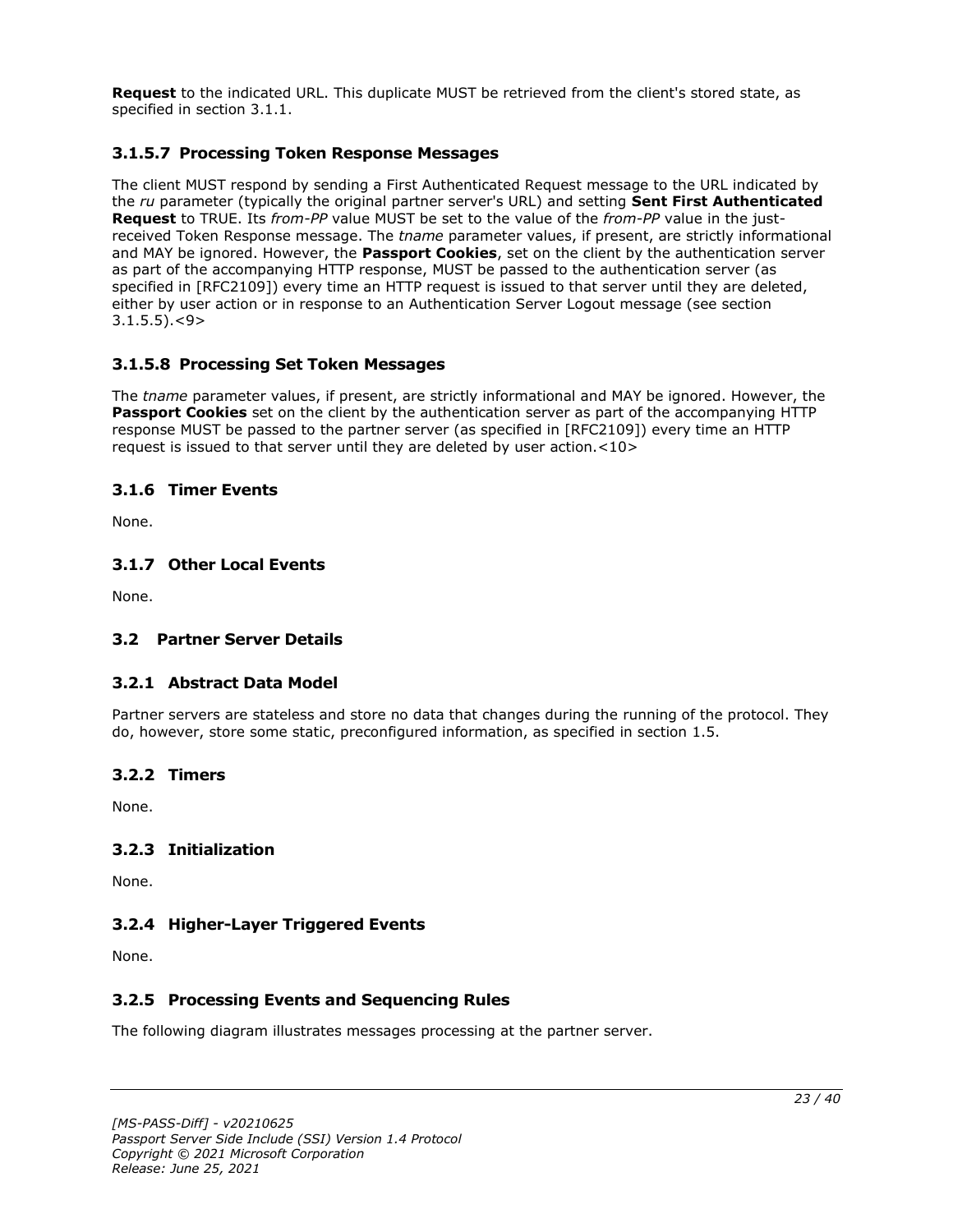

#### **Figure 3: Message processing at partner server**

#### <span id="page-23-0"></span>**3.2.5.1 Processing First Authenticated Request Messages**

The partner server MUST examine the *from-PP* parameter in the First Authenticated Request message and determine if it contains valid tokens, according to the validity criteria previously agreed on with the authentication server (as specified in section  $1.5$ ).

If the tokens are not valid, the partner server MUST respond with a Partner Server Challenge message. The text strings included in this message are, as in the case of an unauthenticated access attempt (as specified in section 3.2.5.2), strictly a matter of prior agreement between the partner server and the authentication server (as specified in section 1.5).

If the tokens are valid, the partner server MUST respond with a Set Token message. As part of the HTTP response that contains the Set Token message, the partner server MUST set the values of one or more HTTP cookies on the client (as specified in [RFC2109]) containing the value of the *from-PP* parameter in the received First Authenticated Request message. One or more corresponding *tname* parameter values MAY be included in the Set Token message. If included, they MUST contain the names of the HTTP cookies set on the client.

# <span id="page-23-1"></span>**3.2.5.2 Attempting to Access a Restricted Resource**

On receiving an HTTP request for a URL designated by the partner server as requiring Passport SSI Version 1.4 Protocol authentication, the partner server MUST send the client a Partner Server Challenge message. The parameter names and values in this message are strictly a matter of prior agreement between the partner server and the authentication server, as specified in section 1.5.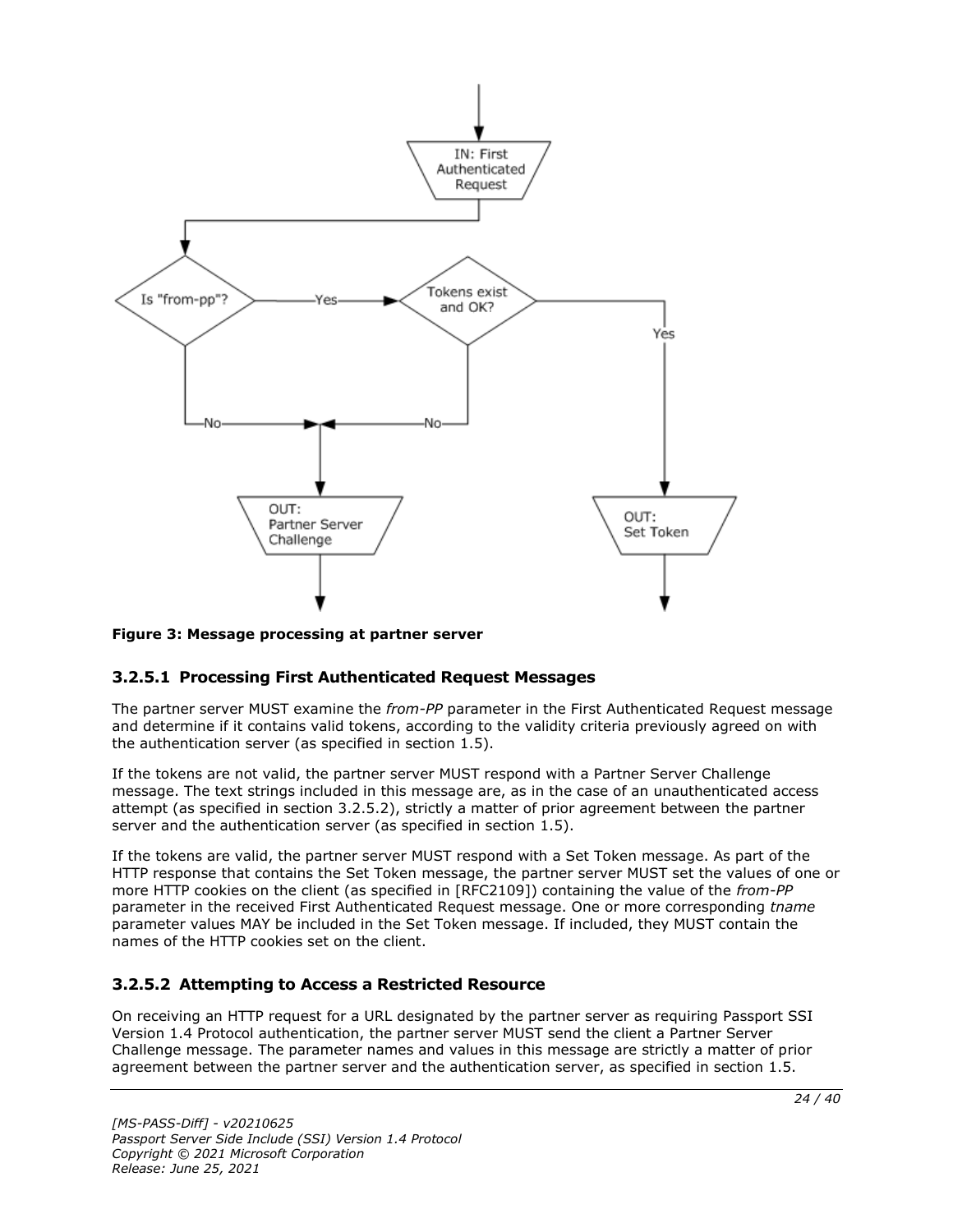# <span id="page-24-0"></span>**3.2.6 Timer Events**

None.

# <span id="page-24-1"></span>**3.2.7 Other Local Events**

None.

# <span id="page-24-2"></span>**3.3 Authentication Server Details**

#### <span id="page-24-3"></span>**3.3.1 Abstract Data Model**

Authentication servers are stateless and store no data that changes during the running of the protocol. They do, however, store some static, preconfigured information, as specified in section 1.5.

#### <span id="page-24-4"></span>**3.3.2 Timers**

None.

# <span id="page-24-5"></span>**3.3.3 Initialization**

None.

# <span id="page-24-6"></span>**3.3.4 Higher-Layer Triggered Events**

None.

# <span id="page-24-7"></span>**3.3.5 Processing Events and Sequencing Rules**

The following diagram illustrates messages processing at the authentication server.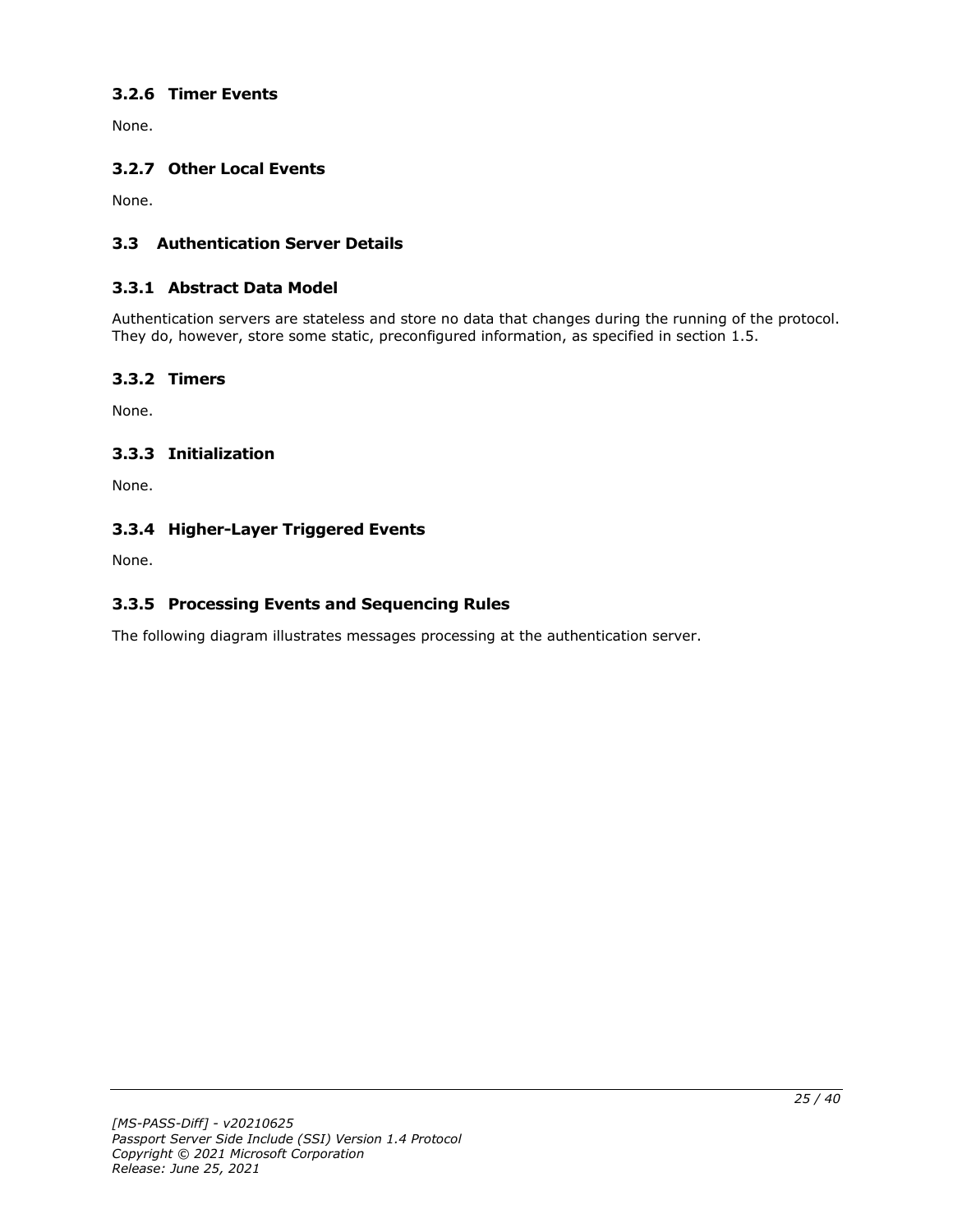

**Figure 4: Message processing at authentication server**

# <span id="page-25-0"></span>**3.3.5.1 Processing Sign-in Request Messages**

The authentication server MUST determine, based on the sign-in parameter in the message, if it is the correct authentication server to handle this Sign-in Request message based on its configuration (as specified in section 1.5). If the authentication server is not the correct one to handle the Sign-in Request message for the user's domain, it MUST respond with an Authentication Server Redirect message attached to an HTTP 302 error response to the request that carried the Sign-in Request message. The HTTP response MUST include a Location header whose value is the URL of the correct authentication server.

If the authentication server is the correct one to handle the received Sign-in Request message, and the parameters relayed from the partner server are valid, according to the predetermined criteria (as specified in section 1.5), but the authentication server's validation of the given credentials (as specified in section 1.5) determines them to be invalid, the authentication server MUST respond with an Authentication Server Challenge message with da-status="failed". The authentication server MAY use the *elapsed-time* parameter to enforce a validity period for cached credentials.

If the authentication server is the correct one to handle the received Sign-in Request message, but the parameters relayed from the partner server are invalid, according to the predetermined criteria (as specified in section 1.5), the authentication server MUST respond with an Authentication Server Challenge message with da-status="failed-noretry".

In the two preceding cases, the values of *srealm*, *cburl*, and *cbtxt* MUST be taken from the authentication server's preconfigured realm name, co-branding URL, and co-branding text, respectively (as specified in section 1.5).

If the authentication server is the correct one to handle the received Sign-in Request message, the credentials are valid, and the parameters relayed from the partner server are valid, according to the predetermined criteria (as specified in section 1.5), the authentication server MUST respond with a Token Response message. The value of *from-PP* MUST be a valid token for the user, according to the criteria previously agreed to between the authentication server and partner server (as specified in section 1.5). Likewise, the value of *ru* MUST be the URL to which the client MUST send its HTTP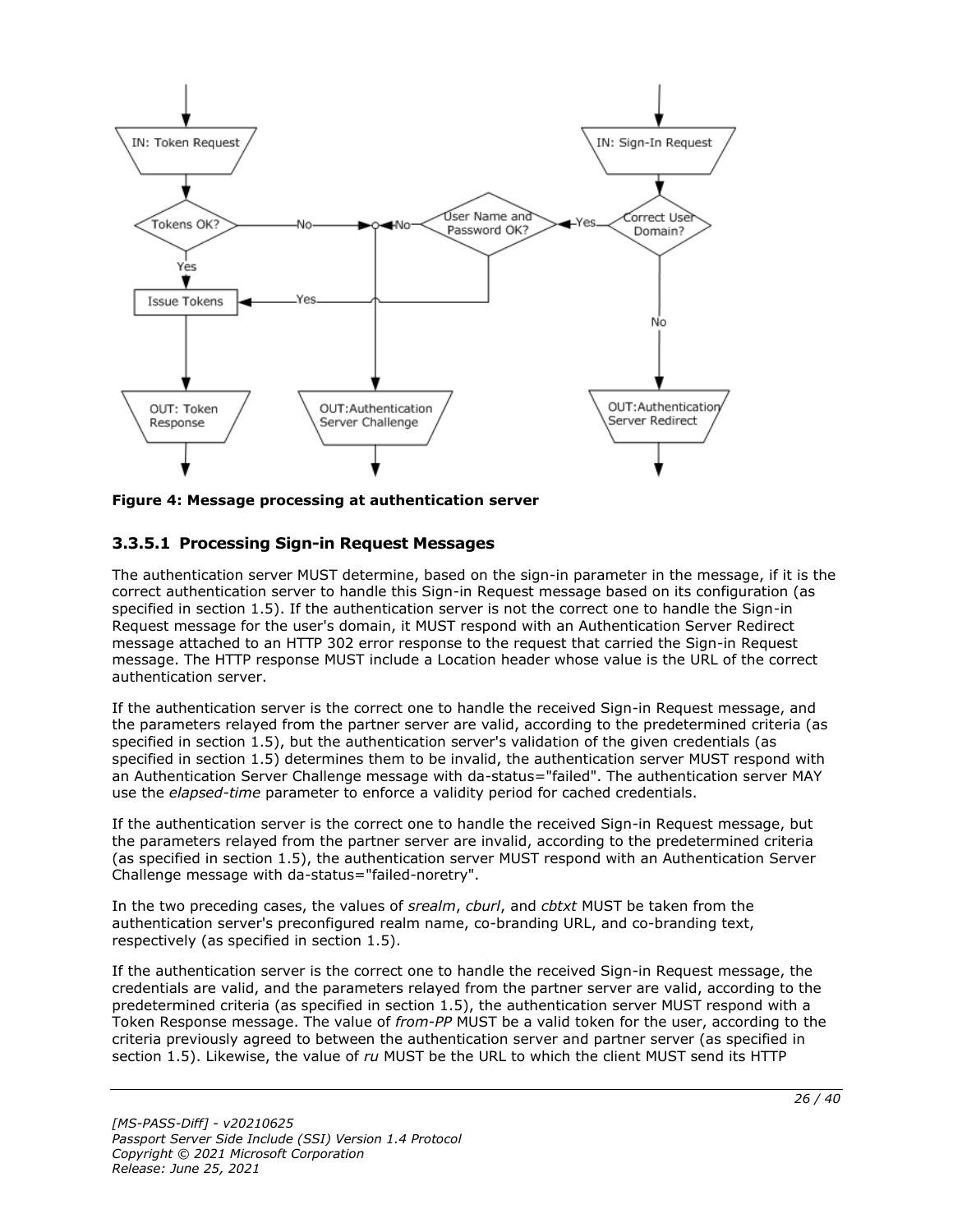request to access the partner server on successful authentication, as previously agreed between the authentication server and partner server (as specified in section 1.5).

As part of the HTTP response that includes the Token Response message, the authentication server MUST set the values of one or more HTTP cookies on the client (as specified in [RFC2109]), which, taken together, form a valid authentication token for the client. One or more corresponding *tname* parameter values MAY be included in the Token Response message. If included, they MUST contain the names of the HTTP cookies set on the client.<11>

An Authentication Server-Instructed Update message containing the current configuration version, as configured on the authentication server (as specified in section 1.5), MAY be sent to the client along with the Token Response message.<12>

# <span id="page-26-0"></span>**3.3.5.2 Processing Token Request Messages**

If the parameters relayed from the partner server are valid, according to the predetermined criteria (as specified in section 1.5), and the Token Request message is accompanied by an HTTP cookie or cookies that together contain a valid authentication token, then the authentication server MUST respond with a Token Response message as follows:

- The value of *from-PP* MUST be set to a valid partner token for the user, according to the criteria previously agreed to between the authentication server and partner server (as specified in section 1.5). Likewise, the value of *ru* MUST be the URL to which the client MUST send its HTTP request to access the partner server on successful authentication, as previously agreed to between the authentication server and partner server (as specified in section 1.5).
- As part of the HTTP response that contains the Token Response message, the authentication server MAY set the values of one or more HTTP cookies on the client (as specified in [RFC2109]), which, taken together, form a valid authentication token for the client. One or more corresponding *tname* parameter values MAY be included in the Token Response message. If included, they MUST contain the names of the HTTP cookies set on the client.<13>
- An Authentication Server-Instructed Update message containing the current configuration version, as configured on the authentication server (as specified in section 1.5) MAY be sent to the client along with the Token Response message.<14>

If the parameters relayed from the partner server are valid, according to the predetermined criteria (as specified in section 1.5), but this message is not accompanied by an HTTP cookie or cookies containing an authentication token, or the authentication token contained in the cookie is not valid, the authentication server MUST respond with an Authentication Server Challenge message with dastatus="failed".

If this message is not accompanied by an HTTP cookie or cookies, which together contain a valid authentication token, and the parameters relayed from the partner server are invalid, according to the predetermined criteria (as specified in section 1.5), the authentication server MUST respond with an Authentication Server Challenge message with da-status="failed-noretry".

In the two preceding cases, the values of *srealm*, *cburl*, and *cbtxt* MUST be set to the preconfigured values for the authentication server's realm name, co-branding URL, and co-branding text, respectively (as specified in section 1.5). The value of *ts* is for the private use of the authentication server and can be any value.

If the Token Request message is accompanied by an HTTP cookie or cookies, which together contain a valid authentication token, but the parameters relayed from the partner server are invalid, according to the predetermined criteria (as specified in section 1.5), the authentication server MUST respond with an Authentication Server Challenge message containing the da-status="failed-noretry" parameter.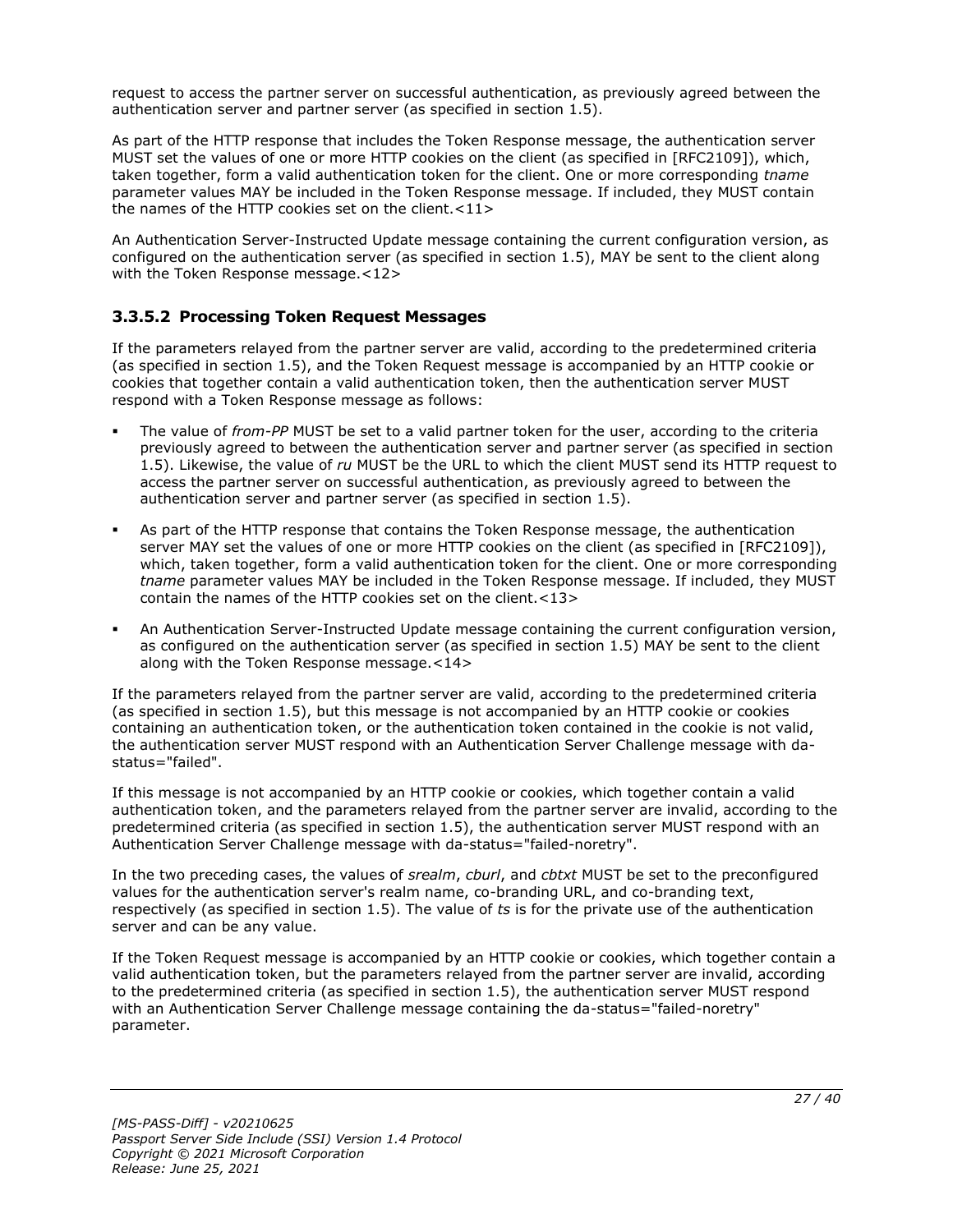If the value of either the *OrgVerb* parameter or the *OrgUrl* parameter is invalid, the processing of the Token Request message is implementation-specific.

# <span id="page-27-0"></span>**3.3.6 Timer Events**

None.

### <span id="page-27-1"></span>**3.3.7 Other Local Events**

None.

### <span id="page-27-2"></span>**3.4 Configuration Server Details**

#### <span id="page-27-3"></span>**3.4.1 Abstract Data Model**

Configuration servers are stateless and store no data that changes during the running of the protocol. They do, however, store some static, preconfigured information, as specified in section 1.5.

#### <span id="page-27-4"></span>**3.4.2 Timers**

None.

#### <span id="page-27-5"></span>**3.4.3 Initialization**

None.

#### <span id="page-27-6"></span>**3.4.4 Higher-Layer Triggered Events**

#### <span id="page-27-7"></span>**3.4.4.1 Processing HTTP GET**

On receiving an HTTP GET from a client, the configuration server MUST send a response containing an Update Configuration message. The parameters of the message MUST be set to the configuration server's preprovisioned configuration data, as specified in section 1.5.

#### <span id="page-27-8"></span>**3.4.5 Processing Events and Sequencing Rules**

None.

#### <span id="page-27-9"></span>**3.4.6 Timer Events**

None.

#### <span id="page-27-10"></span>**3.4.7 Other Local Events**

None.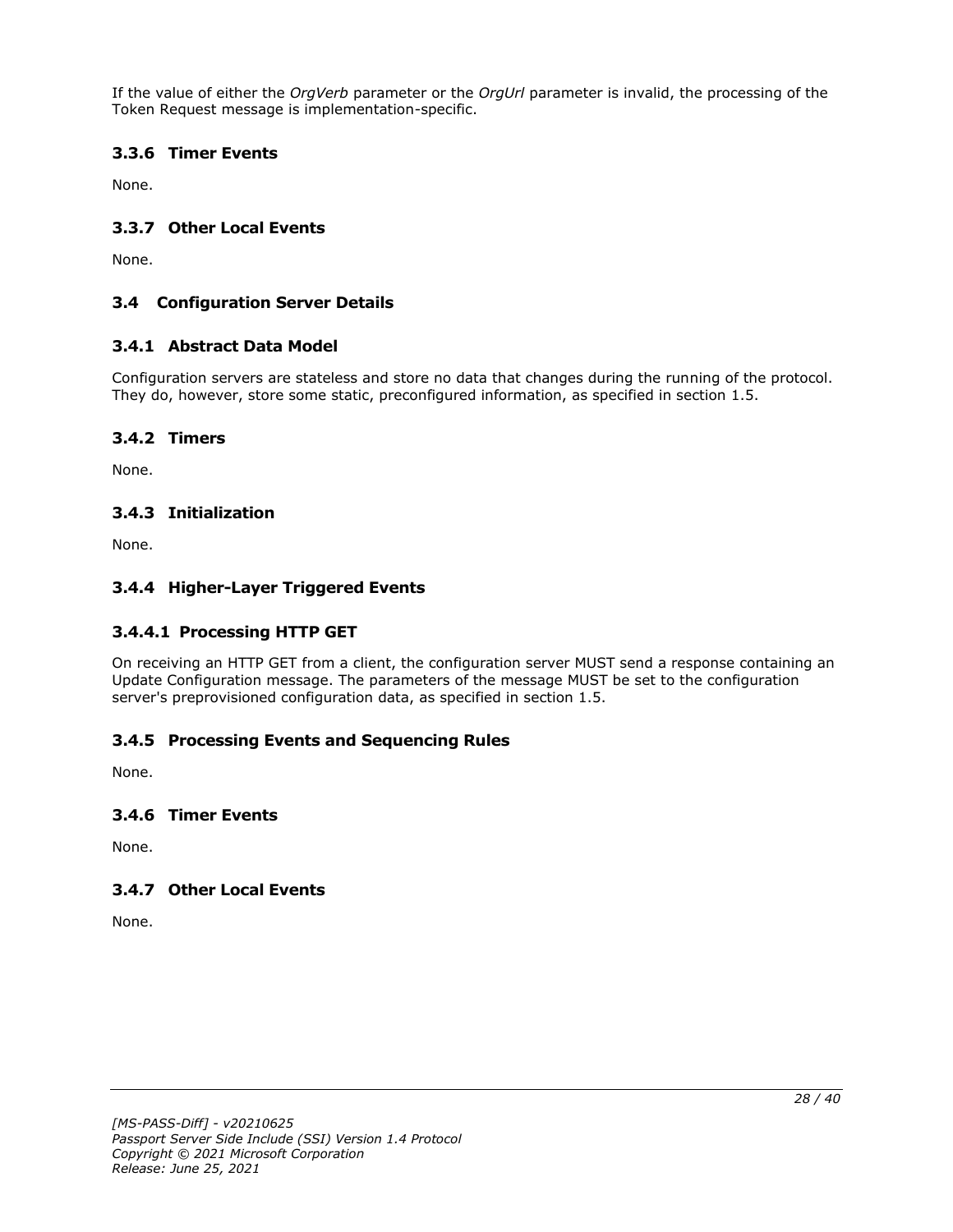# <span id="page-28-0"></span>**4 Protocol Examples**

This example illustrates how a user obtains access to a restricted resource using the Passport SSI Version 1.4 Protocol.



#### **Figure 5: How a user obtains access to a restricted resource**

1. The user attempts to navigate to a site that requires authentication. The browser issues the following request:

GET http://www.msn.com/passport/passport\_default.asp HTTP/1.1

2. The partner resource requires authentication and responds with the following Partner Server Challenge message:

```
HTTP/1.1 302 Redirect
Location : http://login.passport.com/login.srf?param1&param2
```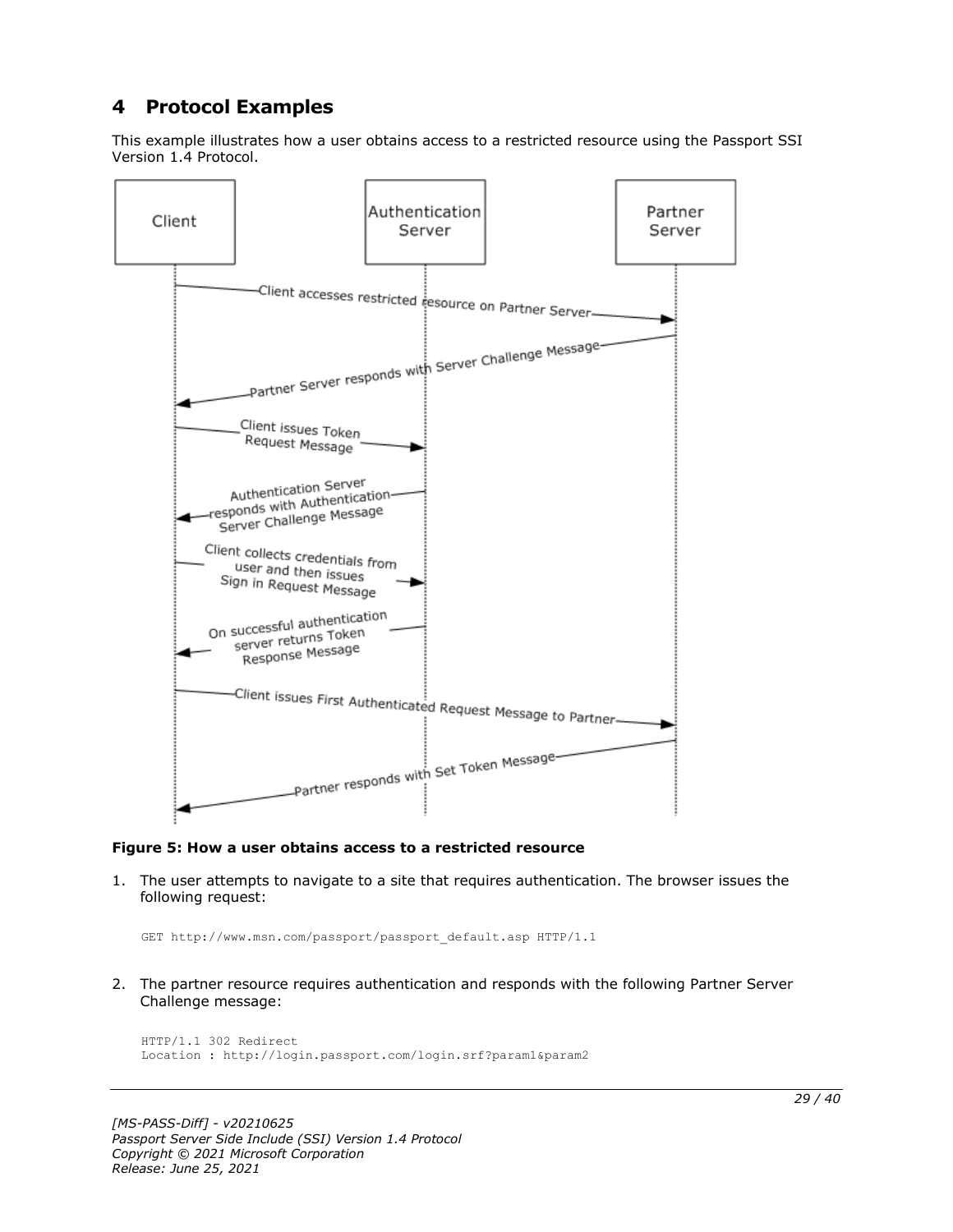WWW-Authenticate : Passport1.4 param1,param2

3. The Passport SSI Version 1.4 Protocol client recognizes this response as a Partner Server Challenge message and proceeds with the client/server exchange, first issuing a Token Request message with an empty token:

```
GET /login2.srf HTTP/1.1
Host : login.passport.com
Authorization: Passport1.4
tname=,OrgVerb=GET,OrgUrl=http://www.msn.com/passport/passport_default.asp,
param1,param2
```
4. The client has no authentication token. Therefore, the authentication server responds with an Authentication Server Challenge message:

```
HTTP/1.1 401 Unauthorized
WWW-Authenticate : Passport1.4
    da-status=failed,srealm=Passport.NET, ts=0, param3
```
5. The client recognizes that it has to collect credentials from the user. It acknowledges this to the client application, which calls the appropriate dialog box. The user enters the sign-in name, "someone@example.com", and password, "goalkeeper", and then clicks OK.

The client sends these credentials in a Sign-in Request message over Secure Sockets Layer (SSL):

```
GET /login2.srf HTTP/1.1
Host : login.passport.com
Authorization: Passport1.4
sign-in=rusty%40hotmail.com,
pwd=goalkeeper,OrgVerb=GET,
OrgUrl=http://www.msn.com/passport/passport_default.asp,param1,param2
```
6. The authentication server responds over SSL with the Token Response message:

```
HTTP/1.1 200 OK
Authentication-Info : Passport1.4
   da-status=success,tname=PPAuth,from-PP=1puV5BFuLD,
    ru=http://www.msn.com/passport/passport_default.asp
      Set-Cookie : PPAuth = "da-auth blob in passport.com" ;
```
7. The client recognizes the token contained in the *from-PP* parameter and stores it to be sent to the partner server. The client uses this to retry the request at the return URL in a First Authenticated Request message:

```
GET /passport/passport default.asp HTTP/1.1
Host: www.msn.com
Authorization: Passport1.4
    from-PP=1puV5BFuLD
```
8. The server running at this URL recognizes the header in the request. Because this is the first authenticated request, it responds with a Set Token message:

HTTP/1.1 200 OK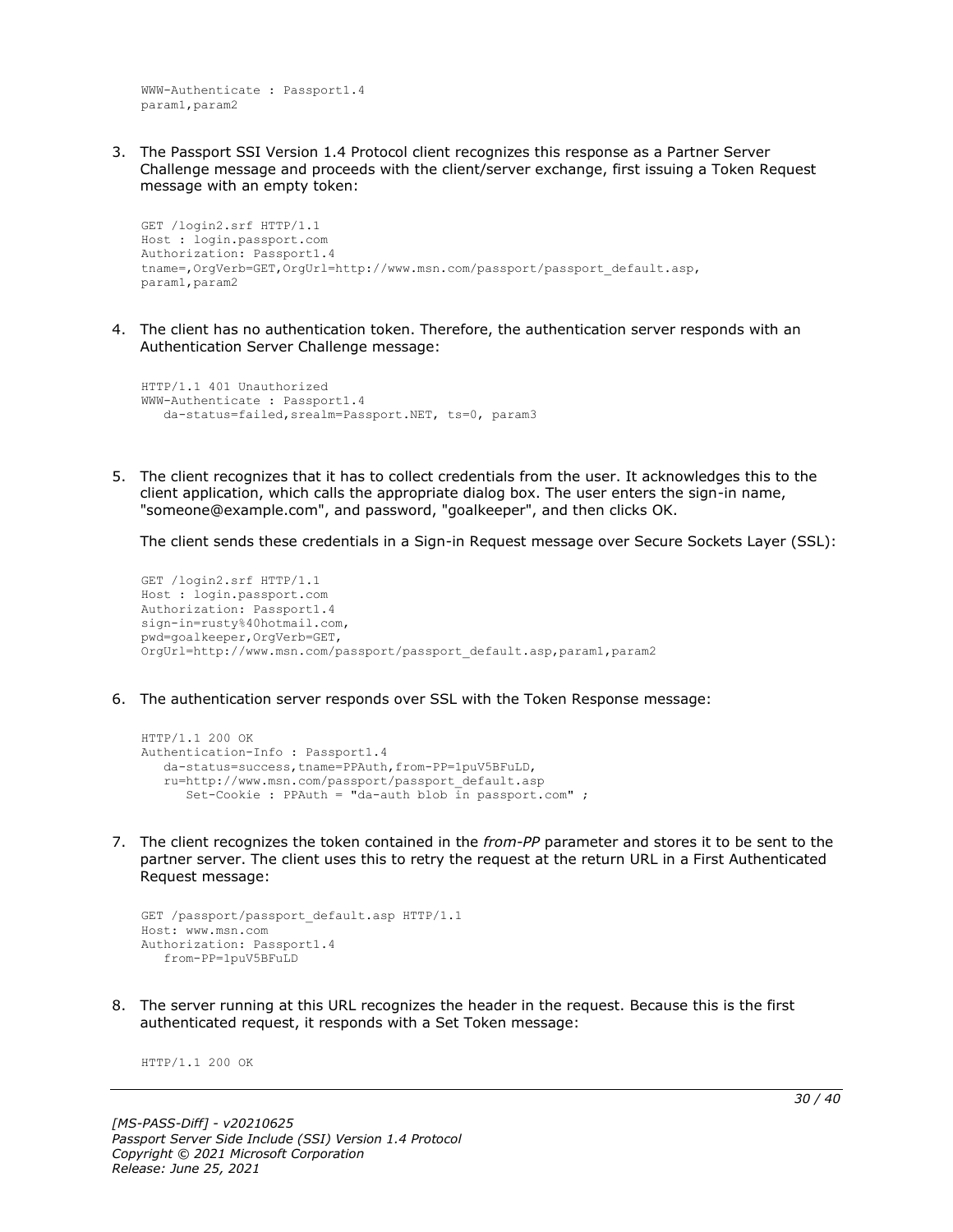```
Authentication-Info : Passport1.4
  tname=MSPAuth,tname=MSPProf
Set-Cookie : MSPAuth = "auth blob in msn.com" ;
Set-Cookie : MSPProf = "prof blob in msn.com" ;
```
The client recognizes and stores the token. The user is now authenticated to the site.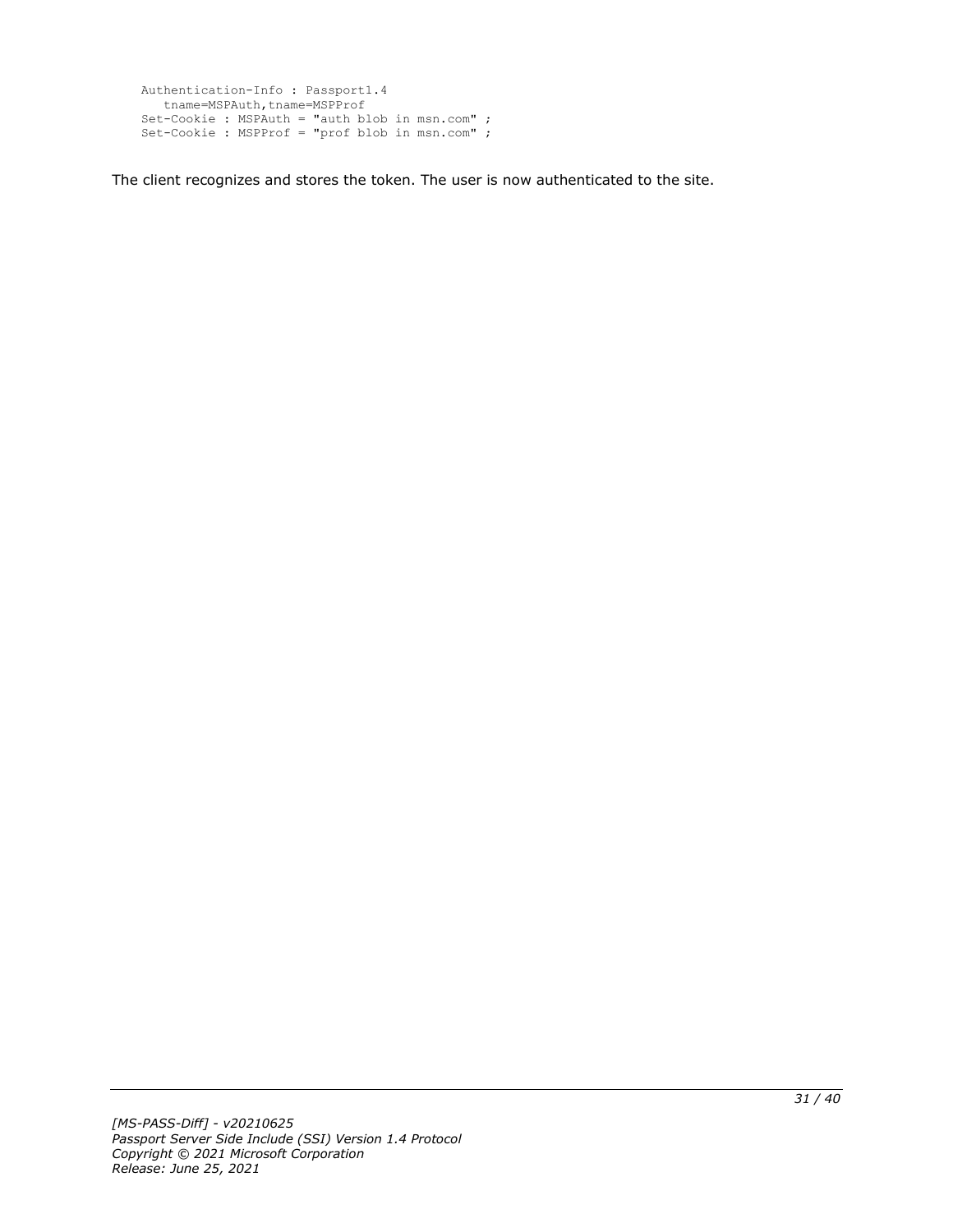# <span id="page-31-0"></span>**5 Security**

The following sections specify security considerations for implementers of the Passport SSI Version 1.4 Protocol.

# <span id="page-31-1"></span>**5.1 Security Considerations for Implementers**

Communications to the authentication server and configuration server should use HTTP over TLS, as specified in [RFC2818].

# <span id="page-31-2"></span>**5.2 Index of Security Parameters**

None.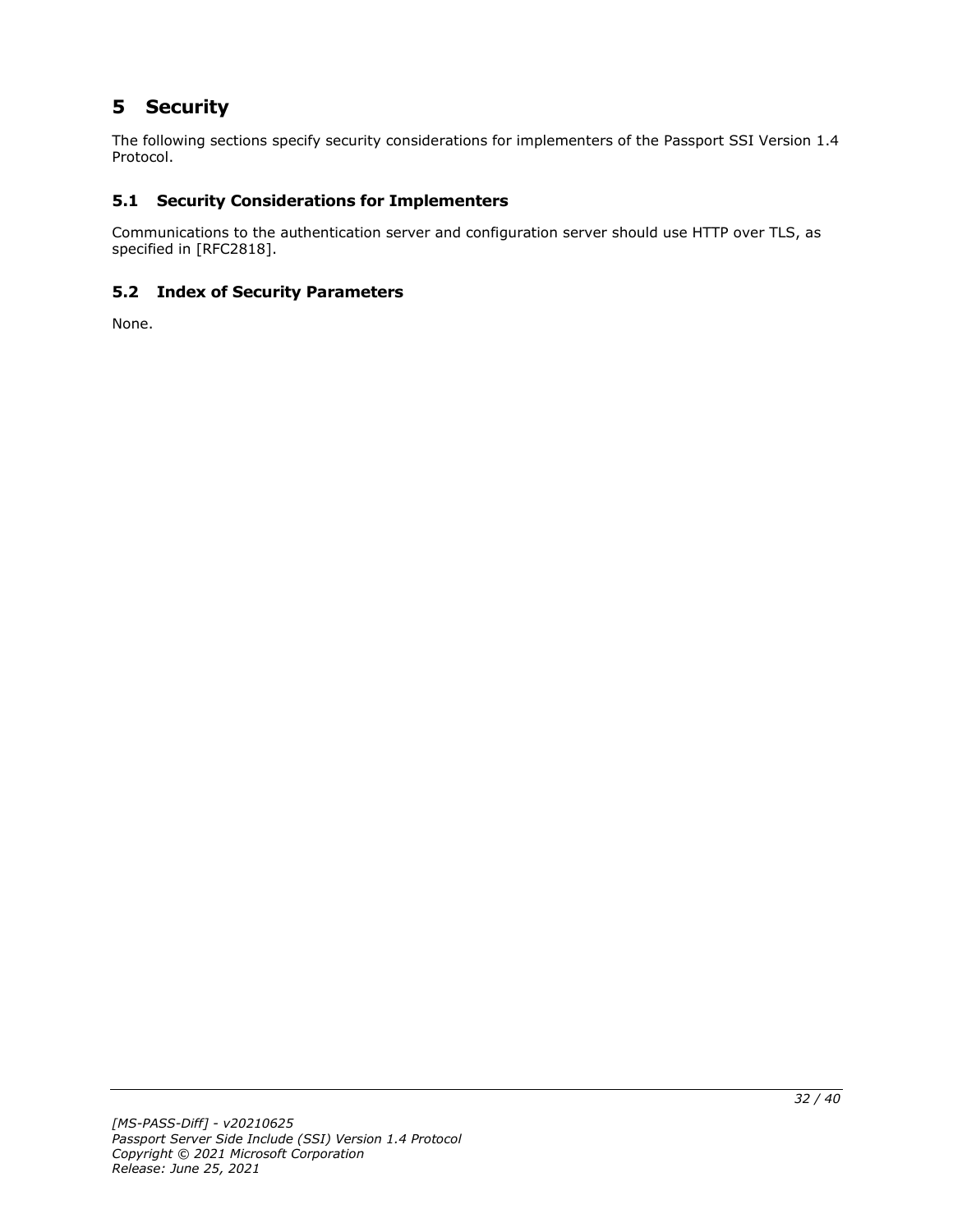# <span id="page-32-0"></span>**6 (Updated Section) Appendix A: Product Behavior**

The information in this specification is applicable to the following Microsoft products or supplemental software. References to product versions include updates to those products.

#### **Windows Releases**

- Windows Server 2003 operating system
- Windows XP operating system
- Windows Vista operating system
- Windows Server 2008 operating system
- Windows 7 operating system
- Windows Server 2008 R2 operating system
- Windows 8 operating system
- Windows Server 2012 operating system
- Windows 8.1 operating system
- Windows Server 2012 R2 operating system
- Windows 10 operating system
- Windows Server 2016 operating system
- Windows Server operating system
- Windows Server 2019 operating system
- Windows Server 2022 operating system

#### **•** Windows 11 operating system

Exceptions, if any, are noted in this section. If an update version, service pack or Knowledge Base (KB) number appears with a product name, the behavior changed in that update. The new behavior also applies to subsequent updates unless otherwise specified. If a product edition appears with the product version, behavior is different in that product edition.

Unless otherwise specified, any statement of optional behavior in this specification that is prescribed using the terms "SHOULD" or "SHOULD NOT" implies product behavior in accordance with the SHOULD or SHOULD NOT prescription. Unless otherwise specified, the term "MAY" implies that the product does not follow the prescription.

<1> Section 1.5: The configuration server URL is stored in registry key HKEY\_LOCAL\_MACHINE\SOFTWARE\Microsoft\Windows\CurrentVersion\Internet Settings\Passport and, by default, contains the value "http://nexus.passport.com/rdr/pprdr.asp".

<2> Section 2.2.1: On Windows, the client sends this value to the partner server via an HTTP redirect after it receives it from the AS.

<3> Section 2.2.3: On Windows, Passport authentication server implementations include an Authentication Server-Instructed Update message with every Token Response message.

<4> Section 2.2.8: On Windows, the client processes the Partner Server Challenge message only when returned with a 302 HTTP status code.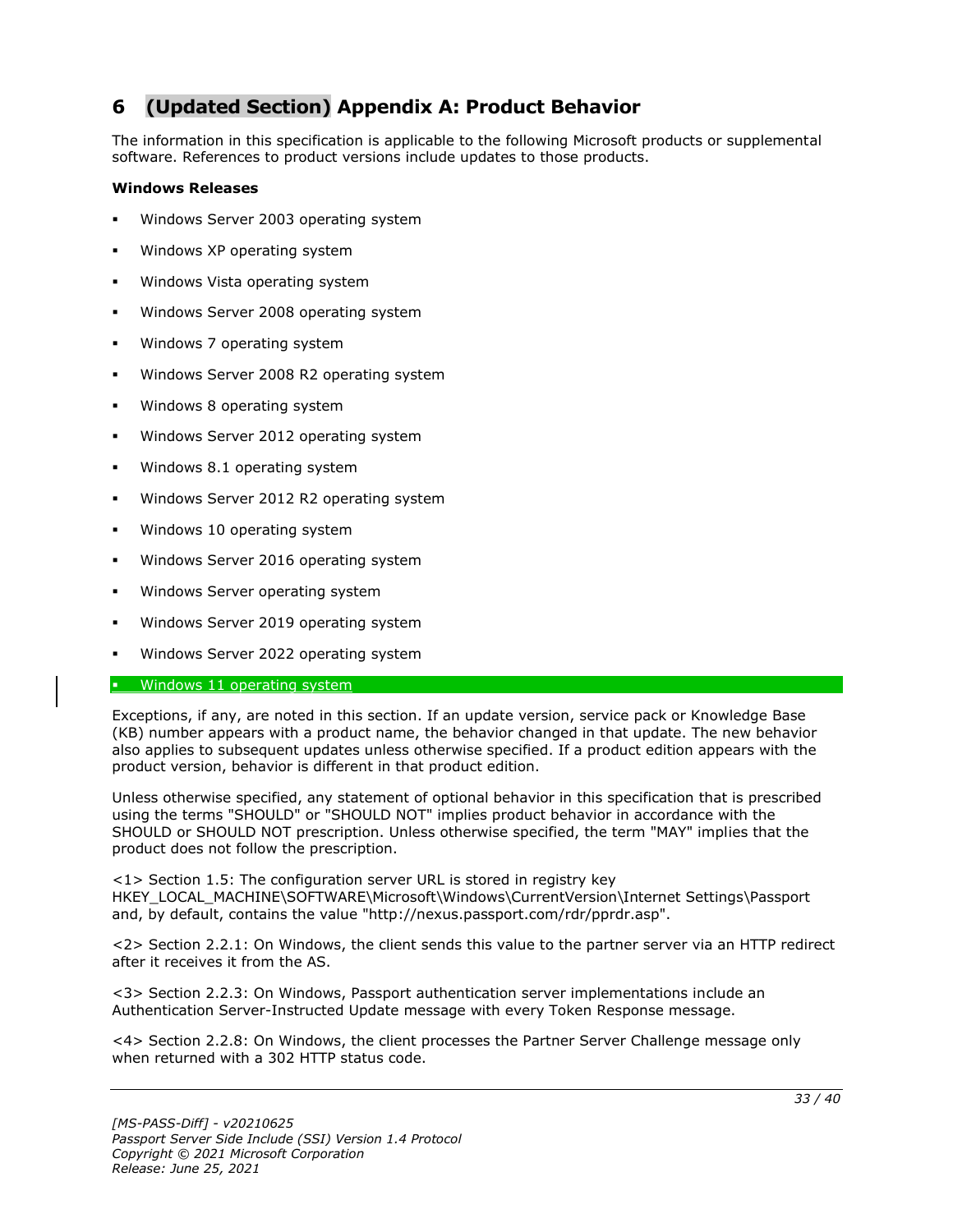<5> Section 2.2.9: On Windows, the client processes the tokens, which are set as cookies, as part of the message. On Windows, the client does process the Authentication-Info header in the message. On Windows, the client also does normal processing of any HTTP status codes per the HTTP standard.

<6> Section 3.1.1: On Windows, the client does store this state.

<7> Section 3.1.5.1: On Windows, the client compares the condition to the list of installed security support providers (SSPs) on the box.

<8> Section 3.1.5.2: The client always takes the values of sign-in and **Pwd** from its **Cached User Credentials** if credentials are stored there and if the *prompt* predicate parameter is absent from the Authentication Server Challenge message.

<9> Section 3.1.5.7: All *tname* parameter values sent to the client are ignored.

<10> Section 3.1.5.8: All *tname* parameter values sent to the client are ignored.

<11> Section 3.3.5.1: The Microsoft Passport authentication server implementation does not include any *tname* parameter values in its Token Response messages.

<12> Section 3.3.5.1: The Microsoft Passport authentication server includes an Authentication Server-Instructed Update message with every Token Response message.

<13> Section 3.3.5.2: The Microsoft Passport authentication server implementation does not include any *tname* parameter values in its Token Response messages.

The Microsoft Passport authentication server sets cookies only if cookies are not already set, or if cookies are set and the authentication server performed additional verification on the data contained in the cookies. Verification consists of verifying user account status and is Passport authentication server-specific.

<14> Section 3.3.5.2: The Microsoft Passport authentication server includes an Authentication Server-Instructed Update message with every Token Response message.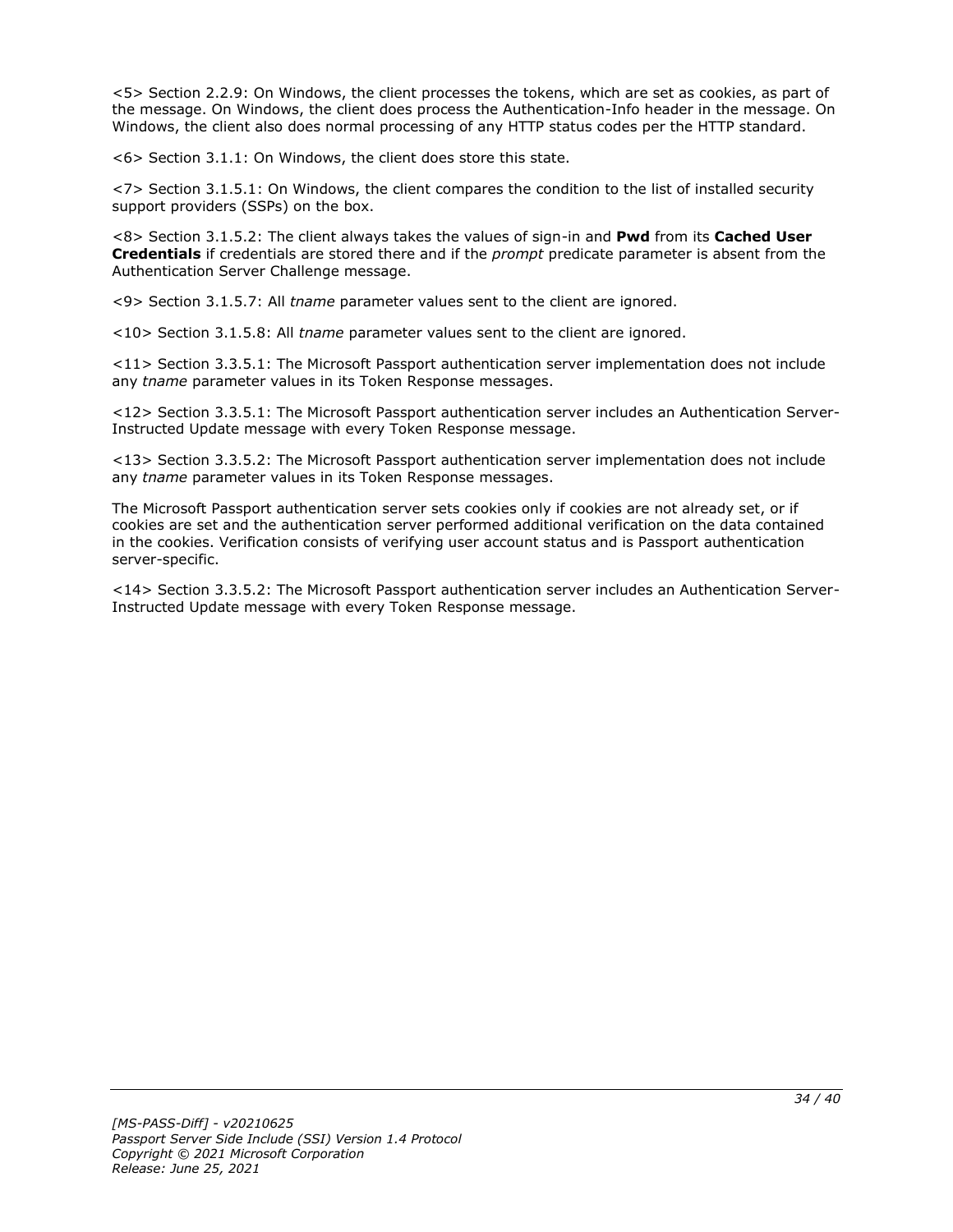# <span id="page-34-0"></span>**7 Change Tracking**

This section identifies changes that were made to this document since the last release. Changes are classified as Major, Minor, or None.

The revision class **Major** means that the technical content in the document was significantly revised. Major changes affect protocol interoperability or implementation. Examples of major changes are:

- A document revision that incorporates changes to interoperability requirements.
- A document revision that captures changes to protocol functionality.

The revision class **Minor** means that the meaning of the technical content was clarified. Minor changes do not affect protocol interoperability or implementation. Examples of minor changes are updates to clarify ambiguity at the sentence, paragraph, or table level.

The revision class **None** means that no new technical changes were introduced. Minor editorial and formatting changes may have been made, but the relevant technical content is identical to the last released version.

The changes made to this document are listed in the following table. For more information, please contact dochelp@microsoft.com.

| <b>Section</b> | <b>Description</b>                                                                   | <b>Revision class</b> |
|----------------|--------------------------------------------------------------------------------------|-----------------------|
|                | 6 Appendix A: Product Behavior   Updated for this version of Windows Client.   Major |                       |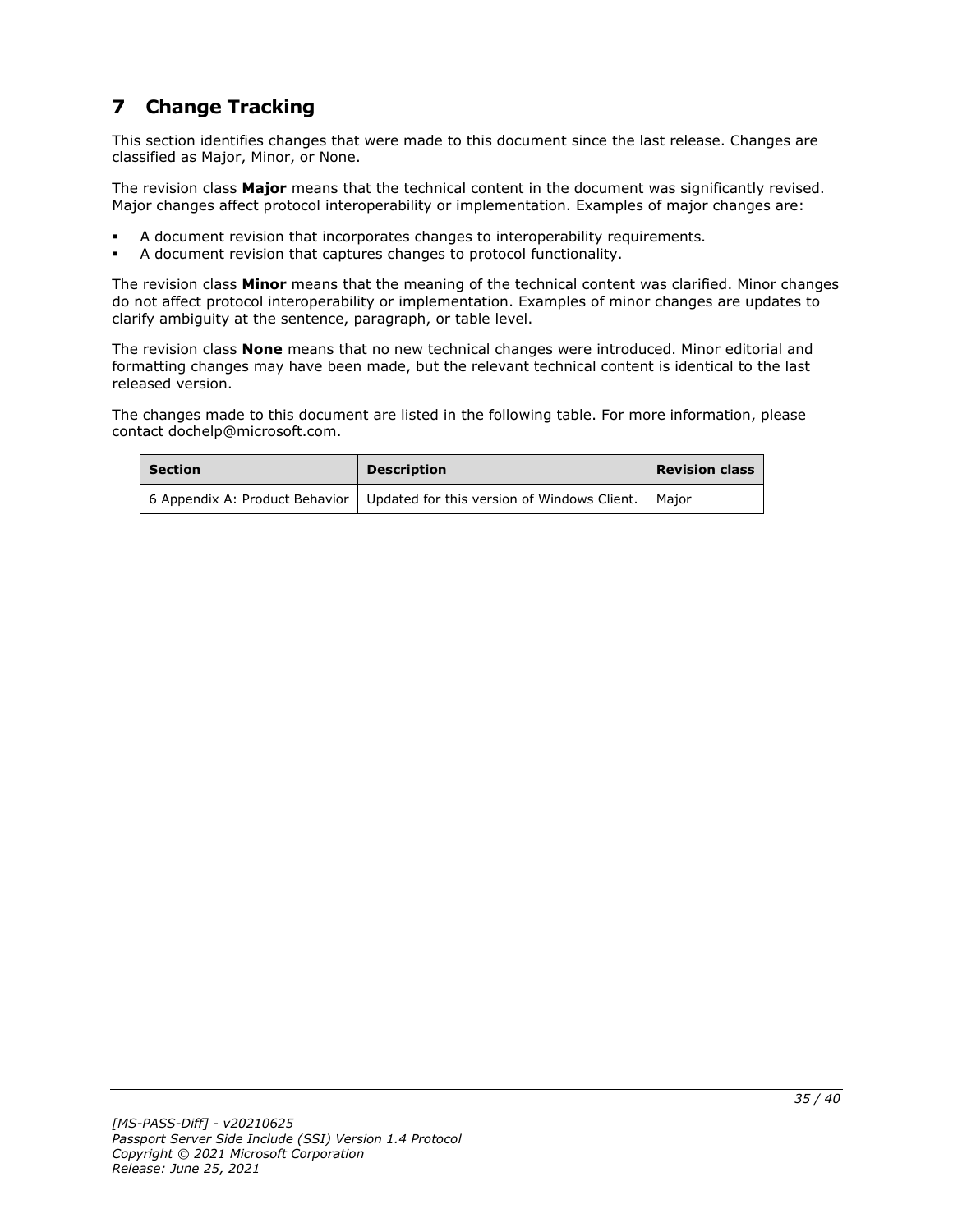# <span id="page-35-0"></span>8 Index

#### A

**8 Index**<br> **A**<br>
Abstract data model<br>
authentication server<br>
cignitarity and the score of partner server 23<br>
server (section 3.2.1<br>
Access attempt - restrict<br>
Authentication server<br>
abstract data model<br>
2 higher-layer tri Abstract data model authentication server 25 client 18 configuration server 28 partner server 23 server (section 3.2.1 23, section 3.3.1 25, section 3.4.1 28 ) Access attempt - restricted resource 24 Applicability 10 Authentication server abstract data model 25 higher -layer triggered events 25 initialization 25 local events 28 message processing 25 sequencing rules 25 Sign -in Request message 26 timer events 28 timers 25 Token Request message 27 Authentication Server Challenge message client 22 overview 13 Authentication Server Challenge Message message 13 Authentication Server Logout message client 22 overview 14 Authentication Server Logout Message message 14 Authentication Server Redirect message client 22 overview 14 Authentication Server Redirect Message message 14 Authentication Server -Instructed Update message client 22 overview 13 Authentication Server -Instructed Update Message message 13

#### **C**

Capability negotiation 10 Change tracking 35 Client abstract data model 18 higher -layer triggered events 19 initialization 18 local events 23 message processing 19 other local events 23 sequencing rules 19 timer events 23 timers 18 Common Definitions message 12 Configuration server abstract data model 28 higher -layer triggered events 28 HTTP GET 28 initialization 28 local events 28 message processing 28 sequencing rules 28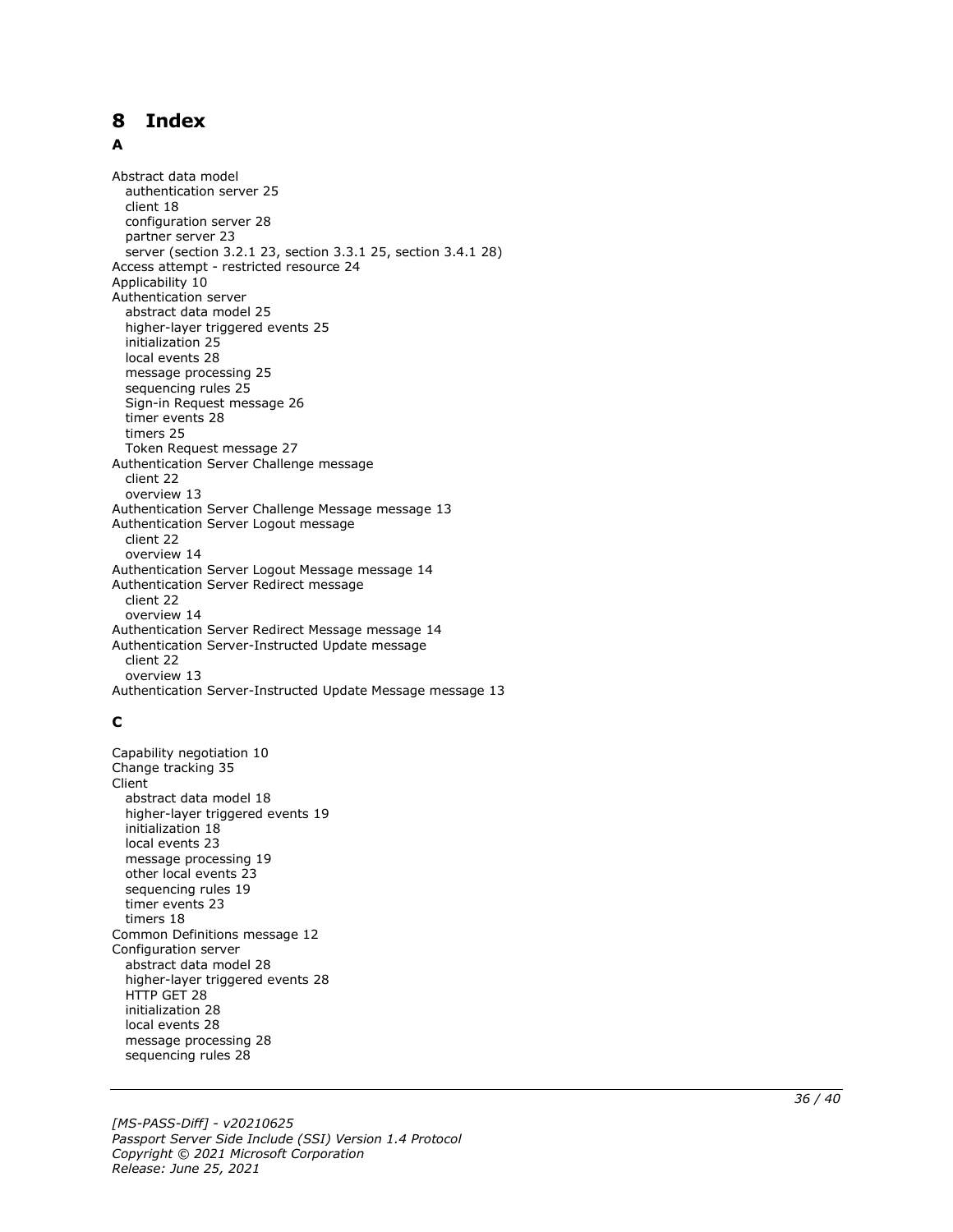timer events 28 timers 28

# **D**

Data model - abstract authentication server 25 client 18 configuration server 28 partner server 23 server (section 3.2.1 23, section 3.3.1 25, section 3.4.1 28) Definitions 12

#### **E**

Examples 29

#### **F**

Fields - vendor-extensible 11 First Authenticated Request message overview 14 partner server 24 First Authenticated Request Message message 14

#### **G**

Glossary 7

#### **H**

```
Higher-layer triggered events
   authentication server 25
   client 19
   configuration server 28
   partner server 23
  server (section 3.2.4 23, section 3.3.4 25)
HTTP GET 28
```
#### **I**

Implementer - security considerations 32 Implementers - security considerations 32 Index of security parameters 32 Informative references 9 Initialization authentication server 25 client 18 configuration server 28 partner server 23 server (section 3.2.3 23, section 3.3.3 25, section 3.4.3 28) Introduction 7

#### **L**

Local events authentication server 28 client 23 configuration server 28

#### **M**

Message processing authentication server 25

*[MS-PASS-Diff] - v20210625 Passport Server Side Include (SSI) Version 1.4 Protocol Copyright © 2021 Microsoft Corporation Release: June 25, 2021*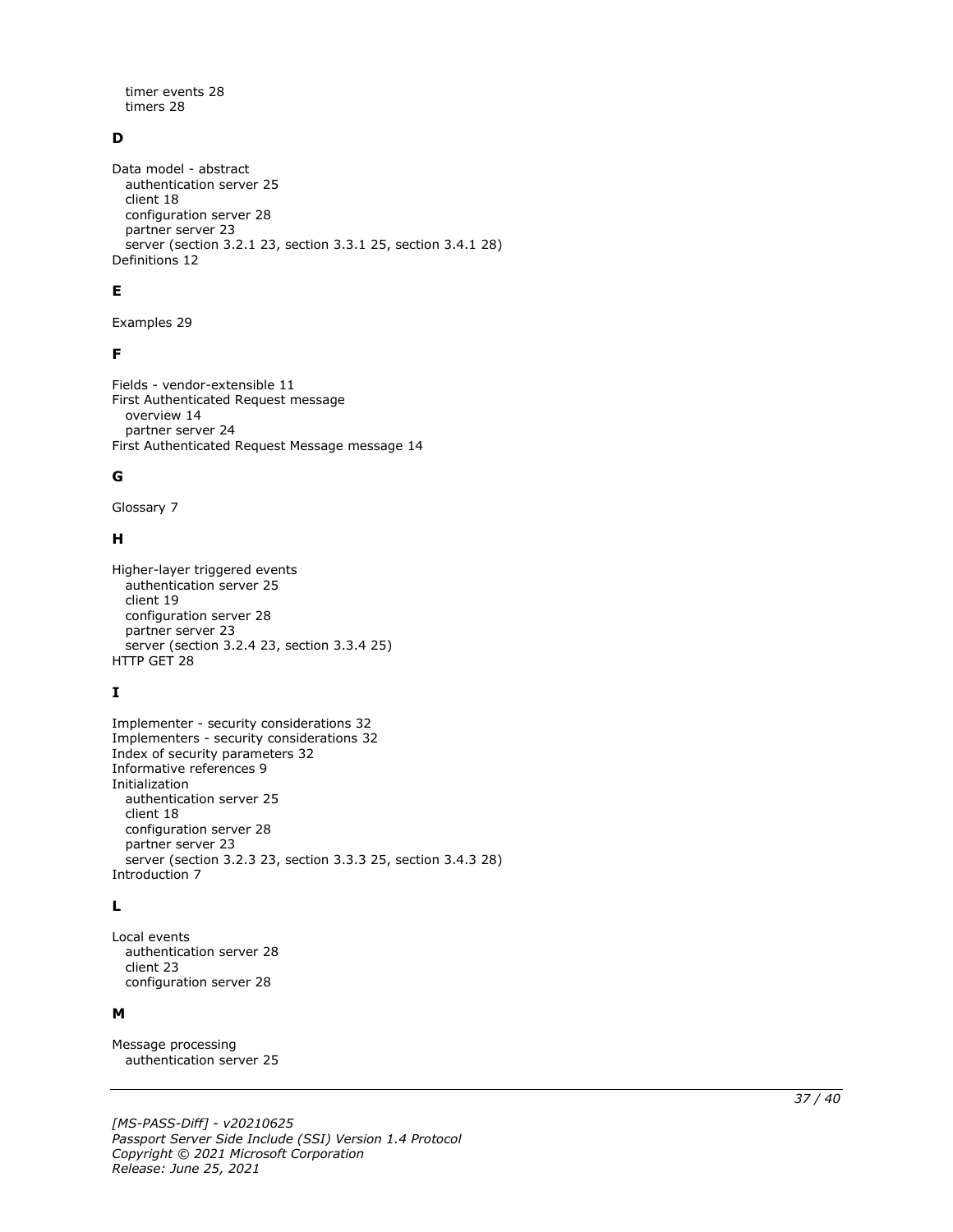client 19 configuration server 28 partner server 23 Messages Authentication Server Challenge Message 13 Authentication Server Logout Message 14 Authentication Server Redirect Message 14 Authentication Server -Instructed Update Message 13 Common Definitions 12 First Authenticated Request Message 14 overview 12 Partner Server Challenge Message 15 Set Token Message 16 Sign -in Request Message 15 syntax 12 Token Request Message 16 Token Response Message 16 transport 12 Update Configuration Message 17

#### **N**

Normative references 8

#### **O**

Other local events client 23 server (section 3.2.7 25, section 3.3.7 28, section 3.4.7 28 ) Overview (synopsis) 9

#### **P**

```
Parameters 
- security 32
Parameters 
- security index 32
Partner server
   abstract data model 23
   First Authenticated Request message 24
 higher
-layer triggered events 23
   initialization 23
   message processing 23
   sequencing rules 23
   timer events 25
   timers 23
Partner Server Challenge message
   client 21
   overview 15
Partner Server Challenge Message message 15
Preconditions 10
Prerequisites 10
Product behavior 33
Protocol Details
  overview 18
```
#### **R**

```
References 
8
 informative 
9
 normative 
8
Relationship to other protocols 10
Restricted resource 
- access attempt 24
```
#### **S**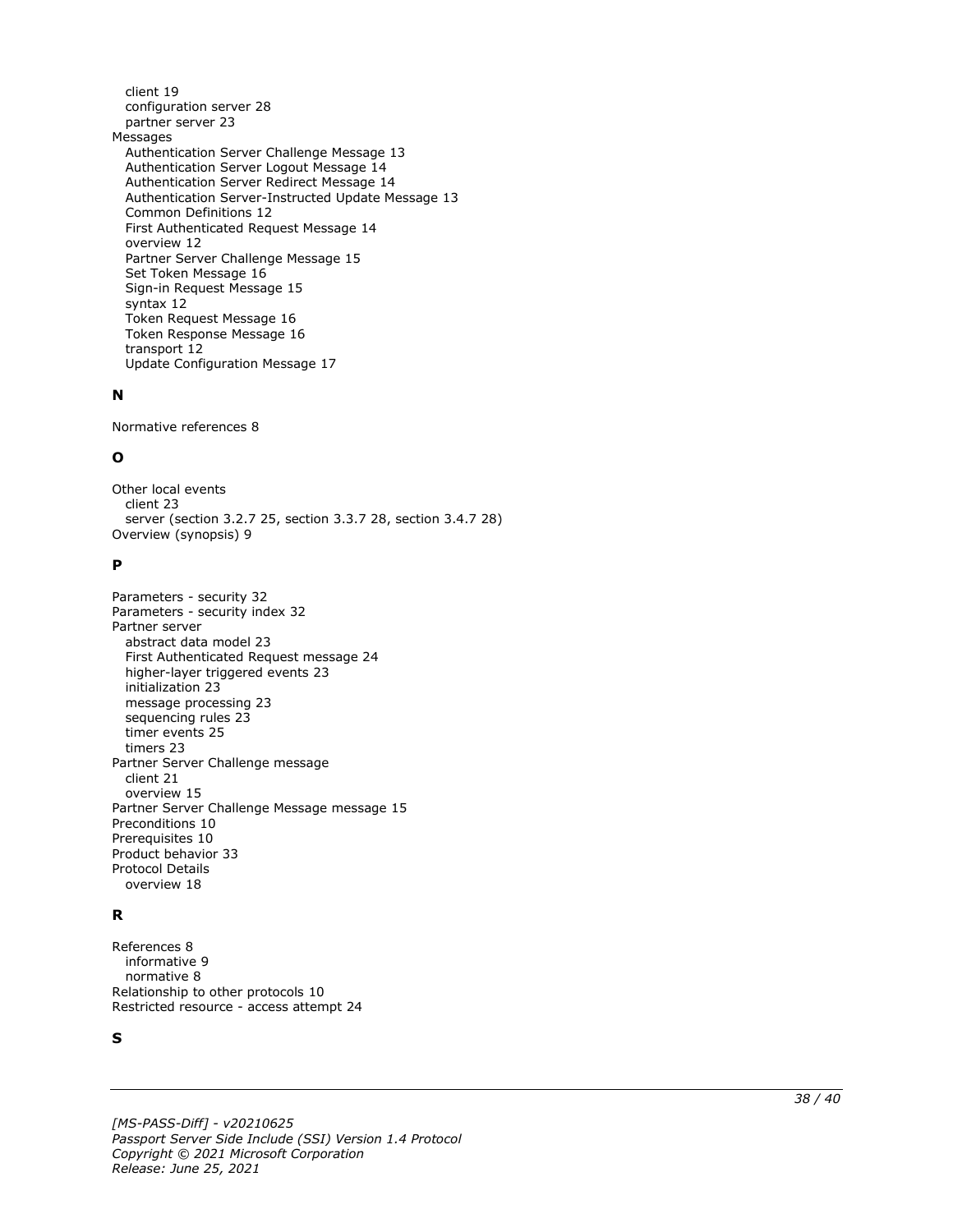Security 32 implementer considerations 32 parameter index 32 Sequencing rules authentication server 25 client 19 configuration server 28 partner server 23 Server abstract data model (section 3.2.1 23, section 3.3.1 25, section 3.4.1 28) higher-layer triggered events (section 3.2.4 23, section 3.3.4 25) initialization (section 3.2.3 23, section 3.3.3 25, section 3.4.3 28) other local events (section 3.2.7 25, section 3.3.7 28, section 3.4.7 28) timer events (section 3.2.6 25, section 3.3.6 28, section 3.4.6 28) timers (section 3.2.2 23, section 3.3.2 25, section 3.4.2 28) Set Token message client 23 overview 16 Set Token Message message 16 Sign-in Request message authentication server 26 overview 15 Sign-in Request Message message 15 Standards assignments 11 Syntax - message 12

#### **T**

Timer events authentication server 28 client 23 configuration server 28 server (section 3.2.6 25, section 3.3.6 28, section 3.4.6 28) Timer events - partner server 25 Timers authentication server 25 client 18 configuration server 28 partner server 23 server (section 3.2.2 23, section 3.3.2 25, section 3.4.2 28) Token Request message authentication server 27 overview 16 Token Request Message message 16 Token Response message client 23 overview 16 Token Response Message message 16 Tracking changes 35 Transport 12 Transport - message 12 Triggered events - higher-layer authentication server 25 client 19 configuration server 28 partner server 23 server (section 3.2.4 23, section 3.3.4 25)

#### **U**

Update Configuration message client 22 overview 17 Update Configuration Message message 17

*[MS-PASS-Diff] - v20210625 Passport Server Side Include (SSI) Version 1.4 Protocol Copyright © 2021 Microsoft Corporation Release: June 25, 2021*